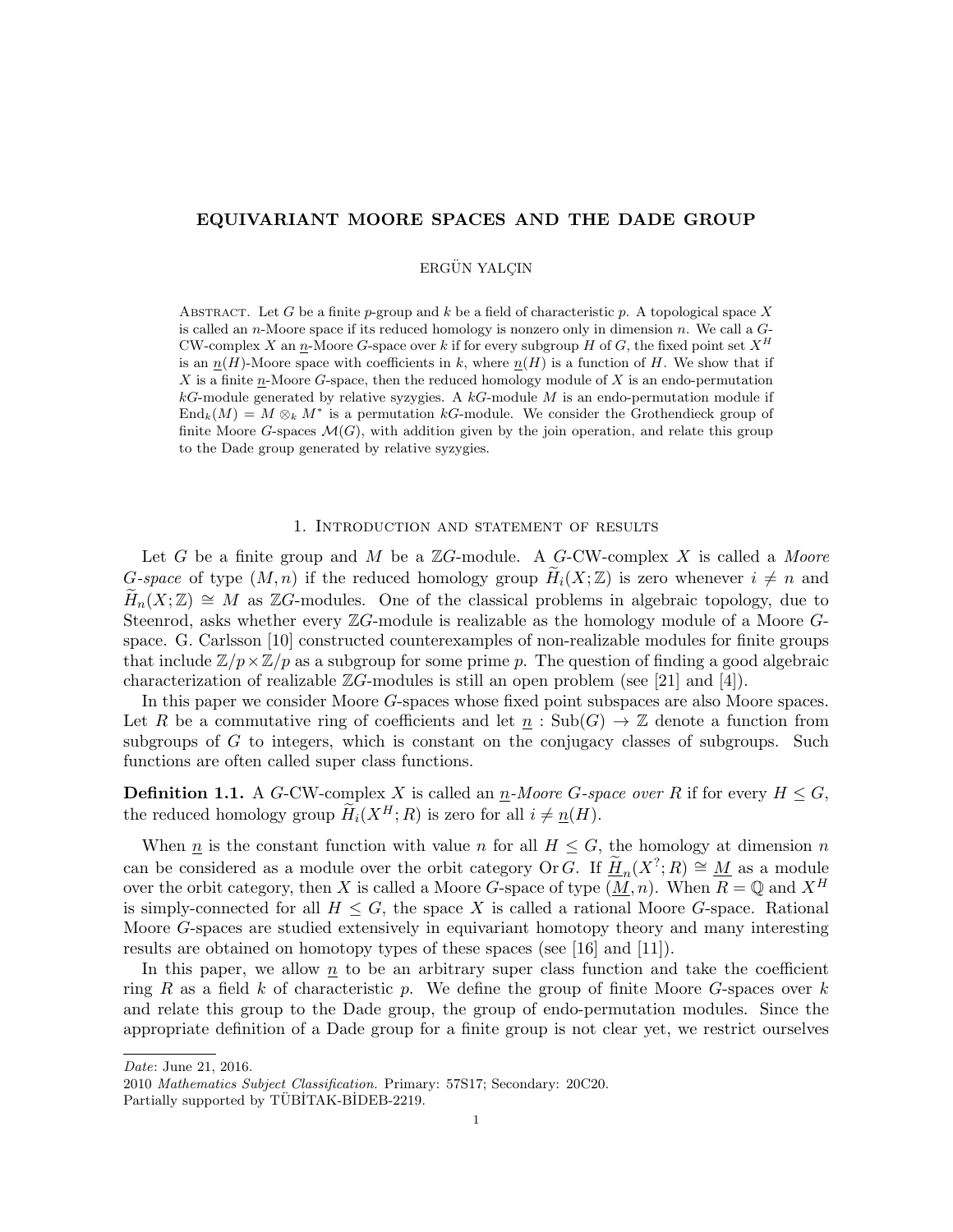### $2 \longrightarrow$  ERGÜN YALÇIN

to the situation where G is a p-group, although the results have obvious consequences for finite groups via restriction to a Sylow p-subgroup.

Let G be a finite group and k be a field of characteristic p. Throughout we assume all  $kG$ modules are finitely generated. A  $k$ G-module M is called an endo-permutation  $k$ G-module if  $\text{End}_k(M) = M \otimes_k M^*$  is isomorphic to a permutation  $kG$ -module when regarded as a  $kG$ -module with diagonal G-action  $(gf)(m) = gf(g^{-1}m)$ . A G-CW-complex is called *finite* if it has finitely many cells. The main result of the paper is the following:

**Theorem 1.2.** Let G be a finite p-group, and k be a field of characteristic p. If X is a finite n-Moore G-space over k, then the reduced homology module  $H_n(X, k)$  in dimension  $n = n(1)$  is an endo-permutation kG-module generated by relative syzygies.

This theorem is proved in Sections 3 and 4. We first prove it for tight Moore G-spaces (Proposition 3.8) and then extend it to the general case. An n-Moore space X is said to be tight if the topological dimension of  $X^H$  is equal to  $\underline{n}(H)$  for every  $H \leq G$ . For tight Moore G-spaces, we give an explicit formula that expresses the equivalence class of the homology group  $\widetilde{H}_n(X, k)$ in terms of relative syzygies (see Proposition 3.8). This formula plays a key role for relating the group of Moore G-spaces to the group of Borel-Smith functions and to the Dade group. We now introduce these groups and the homomorphisms between them.

An endo-permutation G-module is called *capped* if it has an indecomposable summand with vertex G, or equivalently, if  $\text{End}_k(M)$  has the trivial module k as a summand. There is a suitable equivalence relation of endo-permutation modules, and the equivalence classes of capped endopermutation modules form a group under the tensor product operation (see Section 2). This group is called the Dade group of the group G, denoted by  $D_k(G)$ , or simply by  $D(G)$  when k is clear from the context.

For a non-empty finite G-set X, the kernel of the augmentation map  $\varepsilon: kX \to k$  is called a relative syzygy and denoted by  $\Delta(X)$ . It is shown by Alperin [1] that  $\Delta(X)$  is an endopermutation kG-module and it is capped when  $|X^G| \neq 1$ . We define  $\Omega_X \in D_k(G)$  as the element

$$
\Omega_X = \begin{cases} [\Delta(X)] & \text{if } X \neq \emptyset \text{ and } |X^G| \neq 1; \\ 0 & \text{otherwise.} \end{cases}
$$

The subgroup of  $D(G)$  generated by relative syzygies is denoted by  $D^{\Omega}(G)$  and it plays an important role for understanding the Dade group.

**Definition 1.3.** We say a Moore G-space is *capped* if  $X^G$  has nonzero reduced homology. The set of G-homotopy classes of capped Moore G-spaces form a commutative monoid with addition given by  $[X] + [Y] = [X * Y]$ , where  $X * Y$  denotes the join of two G-CW-complexes. We define the group of Moore G-spaces  $\mathcal{M}(G)$  as the Grothendieck group of this monoid.

The dimension function of an  $n$ -Moore G-space is defined as the super class function  $\text{Dim } X$ with values

$$
(\text{Dim } X)(H) = \underline{n}(H) + 1
$$

for all  $H \leq G$ . Let  $C(G)$  denote the group of all super class functions of G. The map Dim:  $\mathcal{M}(G) \to C(G)$  which takes  $[X] - [Y]$  to  $\text{Dim } X - \text{Dim } Y$  is a group homomorphism since  $\text{Dim}(X * Y) = \text{Dim } X + \text{Dim } Y$ . In Proposition 5.6, we prove that the homomorphism Dim is surjective. This follows from the fact that  $C(G)$  is generated by super class functions of the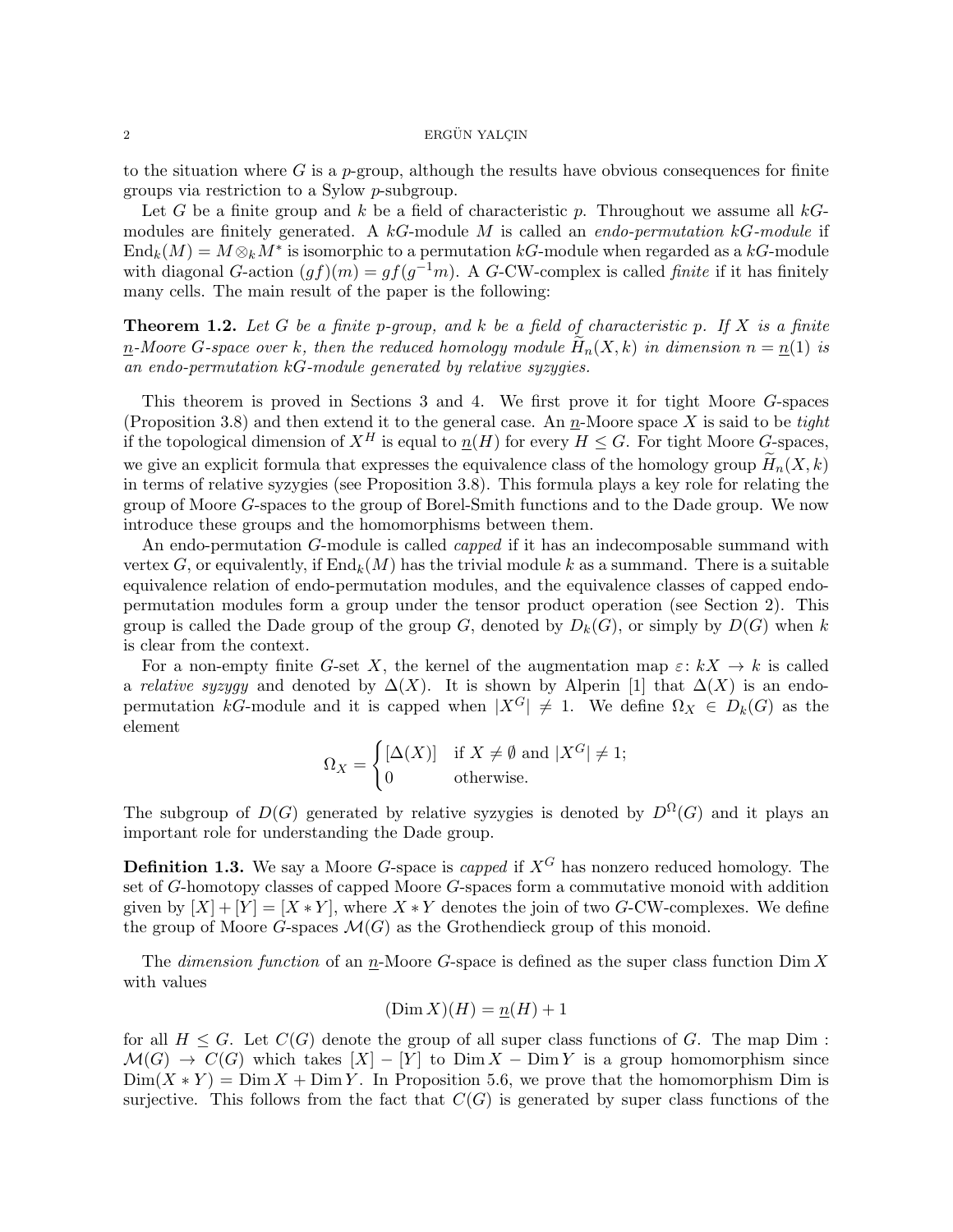form  $\omega_X$ , where X denotes a finite G-set and  $\omega_X$  is the function defined by

$$
\omega_X(K) = \begin{cases} 1 & \text{if } X^K \neq \emptyset \\ 0 & \text{otherwise} \end{cases}
$$

for all  $K \leq G$ . Note that if we consider a finite G-set X as a discrete G-CW-complex, then X is a finite Moore G-space with dimension function  $\text{Dim } X = \omega_X$ .

We also define a group homomorphism  $\mathfrak{Hom} : \mathcal{M}(G) \to D^{\Omega}(G)$  as a linear extension of the assignment that takes the equivalence class  $[X]$  of a capped *n*-Moore *G*-space to the equivalence class of its reduced homology  $[\widetilde{H}_n(X;k)]$  in  $D^{\Omega}(G)$ , where  $n = n(1)$ . There is also a group homomorphism  $\Psi: C(G) \to D^{\Omega}(G)$  that takes  $\omega_X$  to  $\Omega_X$  for every G-set X (see [6, Theorem 1.7]). In Proposition 5.7, we show that

# $\mathfrak{Hom} = \Psi \circ \text{Dim}.$

This gives in particular that for an  $n$ -Moore G-space X, the equivalence class of its reduced homology  $[H_n(X; k)]$  in  $D^{\Omega}(G)$  is uniquely determined by the function n. Moreover we prove the following theorem.

**Theorem 1.4.** Let G be a finite p-group and k a field of characteristic p. Let  $\mathcal{M}_0(G)$  denote the kernel of the homomorphism  $\mathfrak{Hom}$ , and  $C_b(G)$  denote the group of Borel-Smith functions (see  $[8,$  Definition 3.1]). Then, there is a commuting diagram

$$
0 \longrightarrow \mathcal{M}_0(G) \longrightarrow \mathcal{M}(G) \xrightarrow{\text{Sym}} D^{\Omega}(G) \longrightarrow 0
$$
  
\n
$$
\downarrow \text{Dim}_{0} \qquad \qquad \downarrow \text{Sim}_{0}
$$
  
\n
$$
0 \longrightarrow C_b(G) \longrightarrow C(G) \xrightarrow{\Psi} D^{\Omega}(G) \longrightarrow 0
$$

where the maps  $Dim$  and  $Dim$ <sup>0</sup> are surjective and the horizontal sequences are exact.

In the proof of the above theorem we do not assume the exactness of the bottom sequence. It follows from the exactness of the top sequence and from the fact that the maps Dim and  $Dim<sub>0</sub>$  are surjective (surjectivity of  $Dim<sub>0</sub>$  follows from a theorem of Dotzel-Hamrick [12]). Note that the exactness of the bottom sequence is the main result of Bouc-Yalçın  $[8]$  and the proof given there is completely algebraic. The proof we obtain here can be considered as a topological interpretation of this short exact sequence.

In Section 6, we consider operations on Moore G-spaces induced by actions of bisets on Moore G-spaces. We show that the assignment  $G \to \mathcal{M}(G)$  over all p-groups has an easy to describe biset functor structure, where the induction is given by join induction, and that  $\mathfrak{Hom}$  and Dim are natural transformations of biset functors. The induction operation on  $\mathcal{M}(-)$  is defined using join induction of G-posets  $\mathrm{Join}_{K}^{H} X$  and the key result here is that the homology of a join induction  $\mathrm{Join}_{K}^{H} X$  is isomorphic to the tensor induction of the homology of X. Using this we obtain a topological proof for Bouc's tensor induction formula for relative syzygies (see Theorem 6.9). As a consequence we conclude that the diagram in Theorem 1.4 is a diagram of biset functors.

The paper is organized as follows: In Section 2, we introduce some necessary definitions and background on Dade groups. We prove Theorem 1.2 in Sections 3 and 4. In Section 5, we introduce the group of Moore G-spaces  $\mathcal{M}(G)$  and prove Theorem 1.4. In Section 6, we define a biset functor structure for  $\mathcal{M}(-)$  and show that the diagram in Theorem 1.4 is a diagram of biset functors.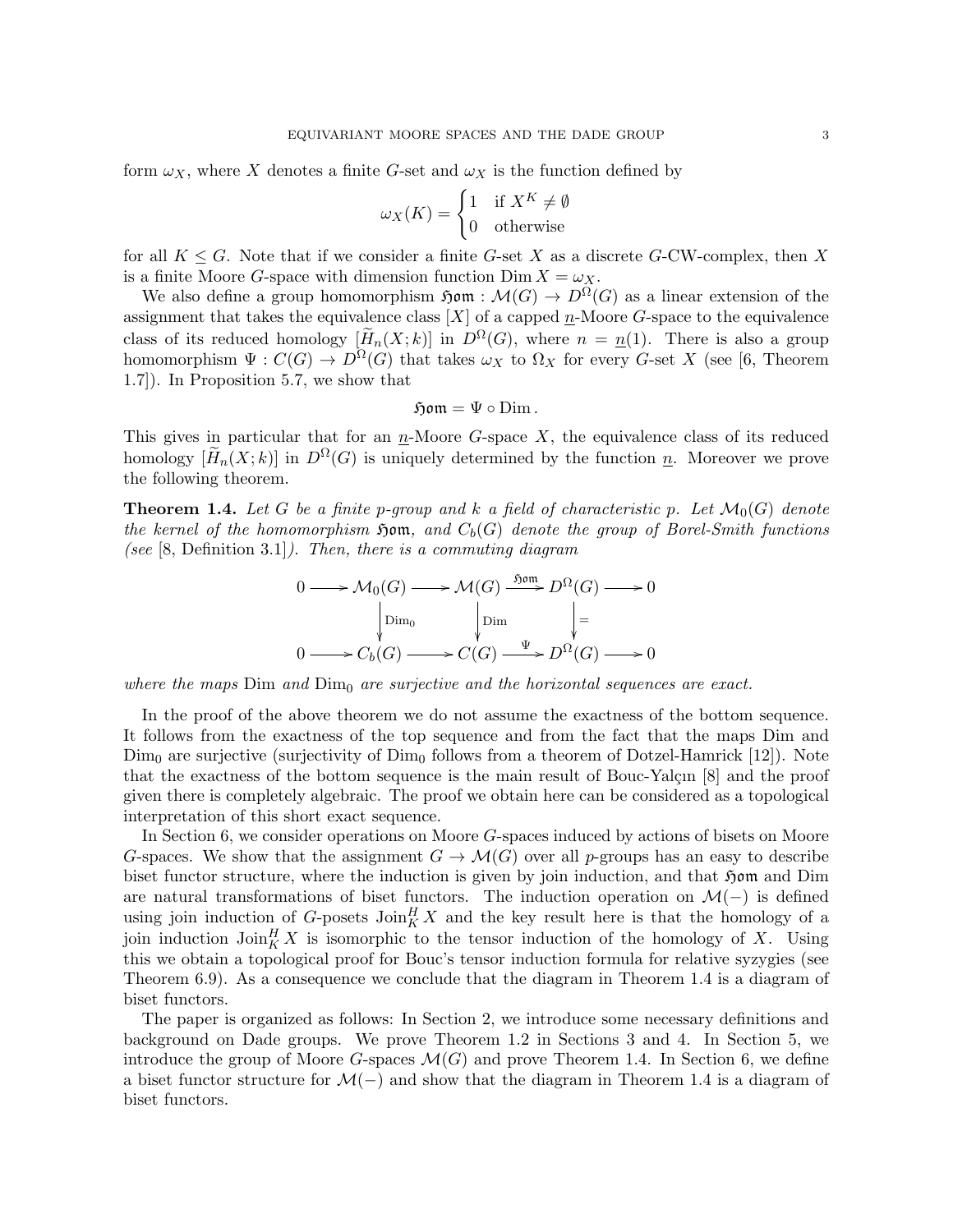### 2. Preliminaries on the Dade group

Let p be a prime number, G be a finite p-group, and k be a field of characteristic p. Throughout we assume that all kG-modules are finitely generated. A (left) kG-module M is called an endopermutation module if  $\text{End}_k(M) \cong M \otimes_k M^*$  is isomorphic to a permutation kG-module. Here we view  $\text{End}_k(M)$  as a kG-module with diagonal action given by  $(g \cdot f)(m) = gf(g^{-1}m)$ . In this section we introduce some basic definitions and results on endo-permutation  $k$ -modules that we will use in the paper. For more details on this material, we refer the reader to [7, sect. 12.2] or [5].

Two endo-permutation kG-modules M and N are said to be *compatible* if  $M \oplus N$  is an endopermutation kG-module. This is equivalent to the condition that  $M \otimes_k N^*$  is a permutation kG-module (see [7, Definition 12.2.4]). When M and N are compatible, we write  $M \sim N$ . An endo-permutation module  $M$  is called *capped* if it has an indecomposable summand with vertex G, or equivalently, if  $\text{End}_k(M)$  has the trivial module k as a summand (see [7, Lemma 12.2.6]). The relation  $M \sim N$  defines an equivalence relation on capped endo-permutation kG-modules (see [7, Theorem 12.2.8]).

Every capped endo-permutation module M has a capped indecomposable summand, called the cap of M. Note that if V is a cap of M, then  $V \otimes_k M^*$  is a summand of  $M \otimes_k M^*$  which is a permutation kG-module. This gives that  $V \otimes_k M^*$  is a permutation kG-module, hence  $V \sim M$ . If W is another capped indecomposable summand of M, then  $V \cong W$  (see [7, Lemma 12.2.9]), so the cap of  $M$  is unique up to isomorphism. Two capped endo-permutation  $kG$ -modules are equivalent if and only if they have isomorphic caps (see [7, Remark 12.2.11]).

The set of equivalence classes of capped endo-permutation modules has an abelian group structure under the addition given by  $[M] + [N] = [M \otimes_k N]$ . It is easy to see that this operation is well-defined (see [7, Theorem 12.2.8]). This group is called the *Dade group* of  $G$ over k and is denoted by  $D_k(G)$ , or simply by  $D(G)$  when the field k is clear from the context.

For a non-empty G-set X, the kernel of the augmentation map  $\varepsilon : kX \to k$  is called a *relative* syzygy and is denoted by  $\Delta(X)$ . It is shown by Alperin [1, Theorem 1] that  $\Delta(X)$  is an endopermutation module and it is capped if and only if  $|X^G| \neq 1$  (see also [5, Section 3.2]). For a G-set X, let  $\Omega_X$  denote the element in the Dade group  $D(G)$  defined by

$$
\Omega_X = \begin{cases} [\Delta(X)] & \text{if } X \neq \emptyset \text{ and } |X^G| \neq 1; \\ 0 & \text{otherwise.} \end{cases}
$$

Note that if  $X^G \neq \emptyset$ , the module  $\Delta(X)$  is a permutation module, so in this case we have  $\Omega_X = 0$ . The subgroup of the Dade group generated by the set of elements  $\Omega_X$ , over all finite G-sets X, is denoted  $D^{\Omega}(G)$  and called the Dade group generated by relative syzygies.

**Remark 2.1.** Let  $\mathcal{O}$  denote a complete noetherian local ring with residue field k of characteristic  $p > 0$ . The notion of an endo-permutation module and the Dade group can be extended to  $\mathcal{O}G$ modules which are O-free (called  $OG$ -lattices). In this case the Dade group is denoted by  $D_O(G)$ and there is a natural map  $\varphi: D_{\mathcal{O}}(G) \to D_k(G)$  defined by reduction of coefficients. An element  $x \in D_k(G)$  is said to have an integral lift if  $x = \varphi(\overline{x})$  for some  $\overline{x} \in D_{\mathcal{O}}(G)$ . By definition, the elements of  $D^{\Omega}(G)$  have integral lifts. This means that when we are working with  $D^{\Omega}(G)$ , it does not matter if we take the coefficients as  $\mathcal O$  or k. Note also that a relative syzygy over k is obtained from an endo-permutation  $\mathbb{F}_p$ G-module via tensoring with k over  $\mathbb{F}_p$ . In particular, the group  $D^{\Omega}(G)$  does not depend on the field k as long as it is a field with characteristic p.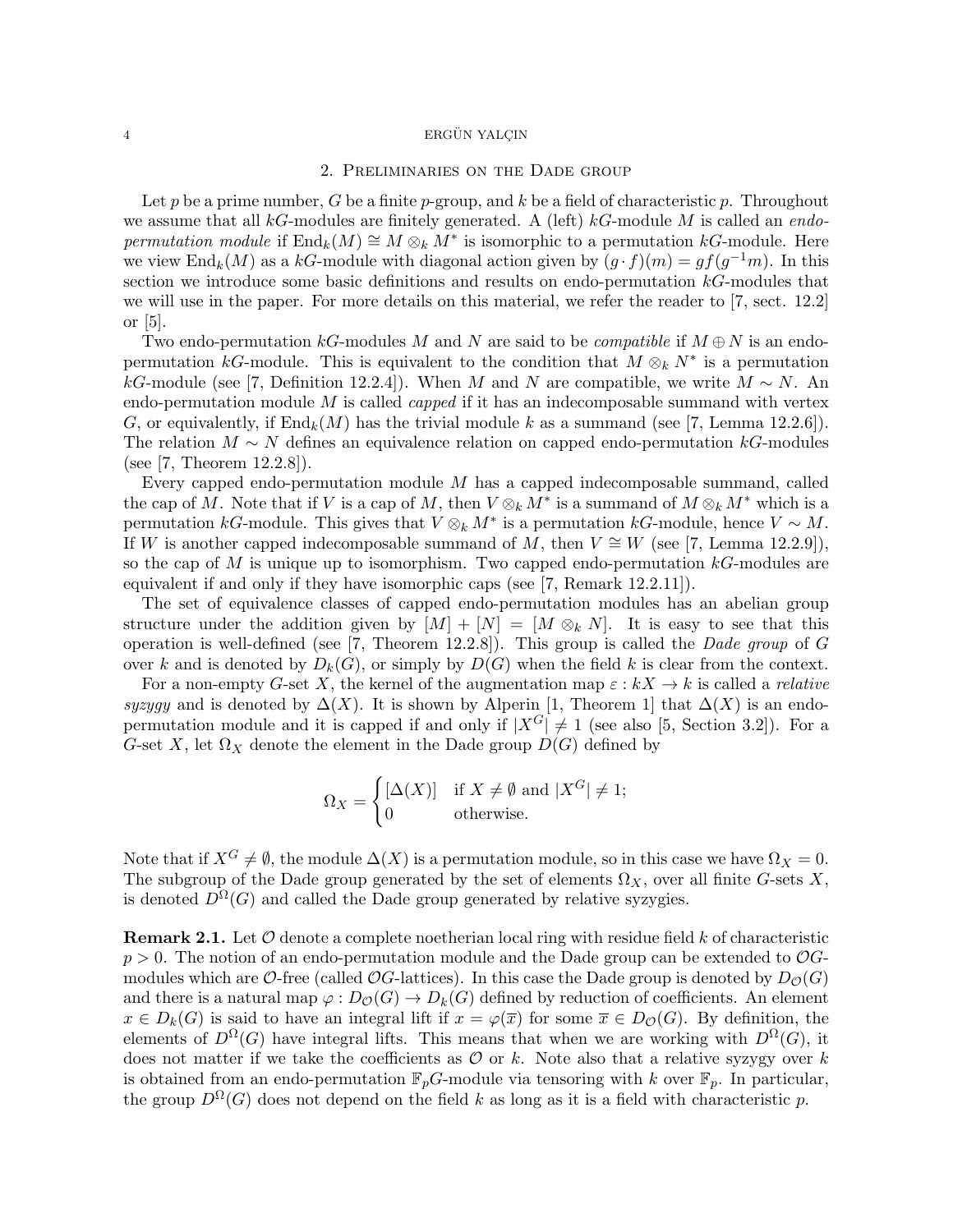Now we are going to state some results related to relative syzygies that we are going to use later in the paper. In  $[5,$  Section 3.2] these results are stated in  $\mathcal{O}\text{-coefficients}$ , but they also hold in k-coefficients. So in the results stated below  $R$  is a commutative coefficient ring which is either a field k of characteristic p, or a complete noetherian local ring  $\mathcal O$  with residue field k of characteristic  $p$ . We refer the reader to [5, Section 3.2] for more details.

**Definition 2.2.** Let G be a finite group and X be a finite G-set. A sequence of  $RG$ -modules  $0 \to M_0 \to M_1 \to M_1 \to 0$  is called X-split if the corresponding sequence

 $0 \to RX \otimes_R M_0 \to RX \otimes_R M_1 \to RX \otimes_R M_2 \to 0$ 

obtained by tensoring everything with RX, splits.

There is an alternative criterion for a sequence to be X-split.

**Lemma 2.3.** Let G be a finite group and X be a finite G-set. A sequence of RG-modules is X-split if and only if it splits as a sequence of  $RG_x$ -modules for every stabilizer  $G_x$  in  $G$ .

*Proof.* See [18, Lemma 2.6].

We now state the main technical result that we will use in the paper.

**Lemma 2.4.** Let  $G$  be a p-group and  $X$  be a finite non-empty  $G$ -set. Suppose that

 $0 \to W \to RX \to V \to 0$ 

is an X-split exact sequence of RG-lattices. Then,

- (1) The lattice V is an endo-permutation RG-lattice if and only if W is an endo-permutation RG-lattice.
- (2) If  $X^G = \emptyset$ , then V is capped if and only if W is capped.
- (3) If V and W are capped endo-permutation RG-lattices, then

 $W = \Omega_X + V$ 

in  $D_R(G)$ .

*Proof.* See [5, Lemma 3.2.8].

The following also holds:

**Lemma 2.5.** Let G be a p-group. Suppose that X and Y are two non-empty finite G-sets such that for any subgroup H of G, the set  $X^H$  is non-empty if and only if  $Y^H$  is non-empty. Then  $\Omega_X = \Omega_Y$  in  $D_R(G)$ .

*Proof.* See [5, Lemma 3.2.7].

## 3. Algebraic Moore G-complexes

Let G be a finite group and  $\mathcal H$  be a family of subgroups of G closed under conjugation and taking subgroups. The orbit category  $\text{Or}_{\mathcal{H}}G$  over the family H is defined as the category whose objects are transitive G-sets  $G/H$  where  $H \in \mathcal{H}$ , and whose morphisms are G-maps  $G/H \to G/K$ . Throughout this paper we assume that the family H is the family of all subgroups of G and we denote the orbit category simply by  $\Gamma_G := \text{Or } G$ .

Let R be a commutative ring of coefficients. An  $R\Gamma_G$ -module M is a contravariant functor from the category  $\Gamma_G$  to the category of R-modules. The value of an  $R\Gamma_G$ -module M at  $G/H$  is denoted  $M(H)$ . By identifying  ${\rm Aut}_{\Gamma_G}(G/H)$  with  $W_GH := N_G(H)/H$ , we can consider  $M(H)$ as a  $W_G(H)$ -module. In particular,  $M(1)$  is an RG-module.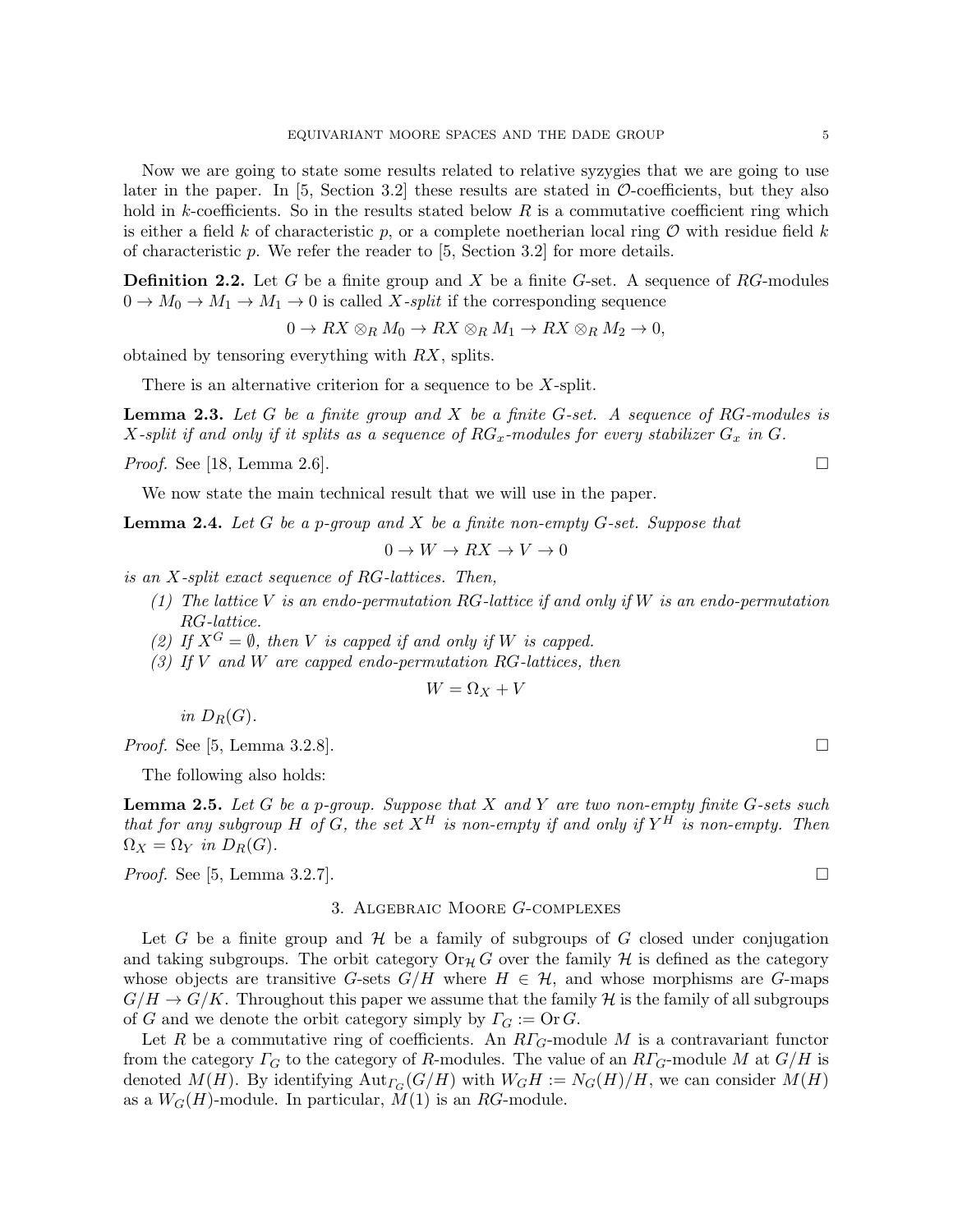The category of  $R\Gamma$ <sub>G</sub>-modules is an abelian category, so the usual concepts of projective module, exact sequence, and chain complexes are available. For more information on modules over the orbit category, we refer the reader to Lück  $[17, \S 9, \S 17]$  and tom Dieck  $[22, \S 10-11]$ .

**Definition 3.1.** For a G-set X, we define  $R\Gamma_G$ -module  $R[X^?]$  as the module with values at  $G/H$  given by  $R[X^H]$ , with obvious induced maps. A module over the orbit category  $Or_H G$  is called free if it is isomorphic to a direct sum of modules of the form  $R[(G/K)^2]$  with  $K \in \mathcal{H}$ . By the Yoneda lemma every free  $R\Gamma_G$ -module is projective (see [13, Section 2A]).

Let  $X$  be a  $G$ -CW-complex. The reduced chain complex of  $X$  over the orbit category is the functor  $\widetilde{C}_*(X^?;R)$  from orbit category  $\Gamma_G$  to the category of chain complexes of R-modules, where for each  $H \leq G$ , the object  $G/H$  is mapped to the reduced cellular chain complex  $\widetilde{C}_*(X^H;R)$ . This gives rise to a chain complex of  $R\Gamma$ <sub>G</sub>-modules

$$
\widetilde{C}_*(X^?, R) : \cdots \to C_i(X^?, R) \xrightarrow{\partial_i} C_{i-1}(X^?, R) \to \cdots \to C_0(X^?, R) \xrightarrow{\varepsilon} \underline{R} \to 0
$$

with boundary maps given by  $R\Gamma_G$ -module maps between the chain modules  $C_i(X^?;R)$ , where for each  $i \geq 0$ , the chain module  $C_i(X^?; R)$  is the  $R\Gamma_G$ -module defined by  $G/H \to C_i(X^H; R)$ .

In the above sequence <u>R</u> denotes the constant functor with values  $R(H) = R$  for each  $H \leq G$ and the identity map id:  $R \to R$  as the induced map  $f^* \colon \underline{R}(G/H) \to \underline{R}(G/K)$  between R-modules for every G-map  $f: G/K \to G/H$ . The augmentation map  $\varepsilon$  is defined as the  $R\Gamma_G$ -homomorphism such that for each  $H \leq G$ , the map  $\varepsilon(H): C_0(X^H; R) \to R$  is the R-linear map which takes every 0-cell  $\sigma \in X^H$  to 1. By convention we take  $\widetilde{C}_{-1}(X^?; R) = \underline{R}$  and  $\partial_0 = \varepsilon$ .

**Lemma 3.2.** The reduced chain complex  $\widetilde{C}_*(X^?; R)$  of a G-CW-complex X is a chain complex  $\widetilde{C}_*(X^?; R)$ of free  $R\Gamma_G$ -modules.

*Proof.* If  $i \geq 0$ , then for each  $H \leq G$ , the chain module  $C_i(X^H; R)$  is isomorphic to the permutation module  $R[X_i^H]$ , where  $X_i$  is the G-set of *i*-dimensional cells in X. This gives an isomorphism of  $R\Gamma_G$ -modules  $C_i(X^?; R) \cong R[X_i^?]$ , hence  $C_i(X^?; R)$  is a free  $R\Gamma_G$ -module for every  $i \ge 0$  (see [17, 9.16] or [13, Ex. 2.4]). The constant functor  $\underline{R}$  is isomorphic to the module  $R[(G/G)^7]$  which is a free  $R\Gamma_G$ -module because we assumed H is the family of all subgroups of G, in particular,  $G \in \mathcal{H}$ . Hence  $C_i(X^?; R)$  is free for all  $i \geq -1$ .

In the rest of the section we state our results for chain complexes of projective modules over the orbit category. We assume that all the chain complexes we consider are bounded from below, i.e., there is an integer s such that  $C_i = 0$  for all  $i < s$ . We say C is *finite-dimensional* if there is an n such that  $C_i = 0$  for all  $i \geq n + 1$ . If  $C \neq 0$ , then the smallest such integer is called the dimension of C. For more information on chain complexes over the orbit category, we refer the reader to [14, §2] or [13, §2, §6].

**Definition 3.3.** Let **C** be a chain complex of projective  $R\Gamma_G$ -modules and let  $\underline{n}$ : Sub $(G) \to \mathbb{Z}$ be a super class function. We call C an  $\underline{n}$ -Moore  $R\Gamma_G$ -complex if for every  $H \in \mathcal{H}$ , the homology group  $H_i(\mathbf{C}(H))$  is zero for every  $i \neq n(H)$ . We say C is tight if for every  $H \in \mathcal{H}$ , the chain complex  $\mathbf{C}(H)$  is non-zero and has dimension equal to  $\underline{n}(H)$ . A Moore  $R\Gamma_G$ -complex C is called capped if  $G \in \mathcal{H}$  and  $H_*(\mathbf{C}(G))$  is non-zero.

If X is an n-Moore G-space over R as in Definition 1.1, then by Lemma 3.2, the reduced chain complex  $\widetilde{C}_{*}(X^{?};R)$  is an  $\underline{n}$ -Moore  $R\Gamma_{G}$ -complex. Moreover, if X is a capped Moore space, then the chain complex  $\widetilde{C}_*(X^?; k)$  is a capped  $R\Gamma_G$ -complex.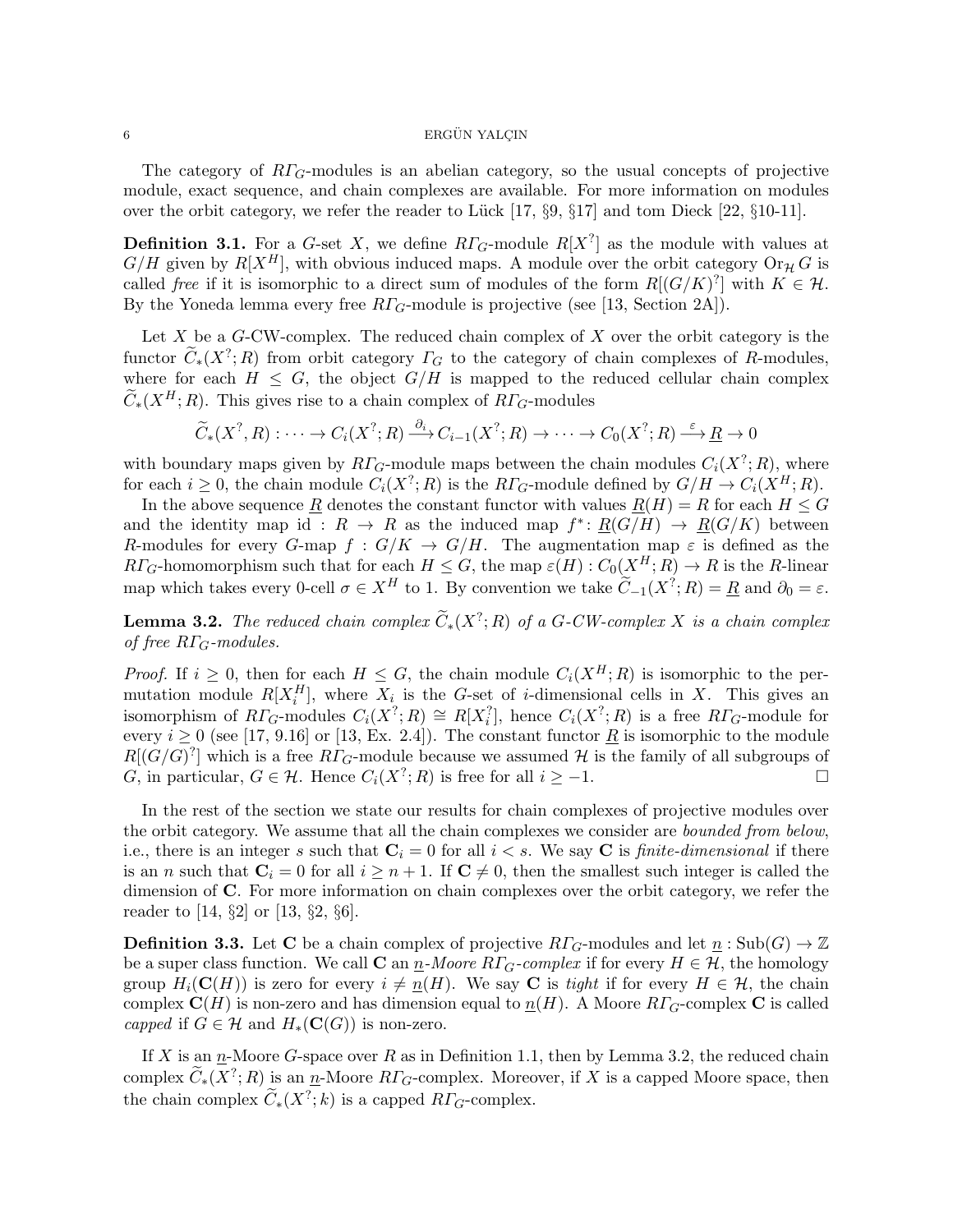**Lemma 3.4.** Let C be a chain complex of projective  $R\Gamma_G$ -modules (bounded from below). Suppose that **C** is a tight n-Moore  $R\Gamma_G$ -complex and H is a subgroup of G. Then, for every  $i \leq n(H)$ , the short exact sequence

$$
0 \to \ker \partial_i \to \mathbf{C}_i \to \mathrm{im}\,\partial_i \to 0
$$

splits as a sequence of  $R\Gamma_H$ -modules, where  $\Gamma_H = \text{Or } H$ .

*Proof.* Let s be an integer such that  $C_i = 0$  for  $i < s$ . For every  $K \leq H$ , the chain complex  $\mathbf{C}(K)$ has zero homology except in dimension  $n(K)$ , which is equal to the chain complex dimension of  $\mathbf{C}(K)$ . The dimension function of a projective chain complex is monotone (see [14, Definition 2.5, Lemma 2.6]). Hence we have  $\underline{n}(K) \ge \underline{n}(H)$  for every  $K \le H$ . This gives that the truncated complex

$$
0 \to \ker \partial_{\underline{n}(H)} \to \mathbf{C}_{\underline{n}(H)} \to \cdots \to \mathbf{C}_{s} \to 0
$$
\n<sup>(1)</sup>

is exact when it is considered as a sequence of modules over  $RT_H$ . Note that  $\Gamma_H$  is a subcategory of  $\Gamma_G$ , so there is an induced restriction map  $\text{Res}_{H}^G$  that takes projective  $R\Gamma_G$ -modules to projective  $R\Gamma_H$ -modules (see [13, Proposition 3.7]). This implies that  $\text{Res}_H^G\mathbf{C}_i$  is a projective  $RT_H$ -module for every  $i \geq s$ , hence the sequence (1) splits as a sequence of  $RT_H$ -modules.

Note that for the algebraic theory of Moore G-spaces, it is enough to consider projective  $RT_G$ -modules, but for obtaining results related to endo-permutation modules one would need these chain complexes to be chain complexes of free  $RT_G$ -modules. When G is a finite p-group and  $k$  is a field of characteristic  $p$ , these two conditions are equivalent.

**Lemma 3.5.** Let G be a finite p-group and k be a field of characteristic p. Then every projective  $k\Gamma$ <sub>G</sub>-module is free.

*Proof.* By [17, Corollary 9.40], every projective  $k\Gamma_G$ -module P is a direct sum of modules of the form  $E_H S_H P$  where  $H \leq G$  and  $E_H$  and  $S_H$  are functors defined in [17, pg. 170]. Since the functor  $S_H$  takes projectives to projectives,  $S_H P$  is a projective  $kN_G(H)/H$ -module (see [17, Lemma 9.31(c)]). The group  $N_G(H)/H$  is a p-group and k is a field of characteristic p, hence  $S_H P$  is a free module. The functor  $E_H$  takes free modules to free  $kT_G$ -modules (see [17, Lemma 9.31(c)]), therefore P is a free  $k\Gamma_G$ -module.

Now we are ready to prove an algebraic version of Theorem 1.2 for tight complexes. Recall that a chain complex C over  $R\Gamma_G$  is finite if it is bounded and has the property that for each i, the chain module  $\mathbf{C}_i$  is finitely-generated as an  $R\Gamma_G$ -module.

**Proposition 3.6.** Let G be a finite p-group and k be a field of characteristic p. If  $C$  is a finite tight Moore k $\Gamma_G$ -complex, then  $H_n(\mathbf{C}(1))$  is an endo-permutation kG-module, where  $n = n(1)$ .

*Proof.* By Lemma 3.5, we can assume that C is a finite chain complex of free  $k\Gamma$ <sub>G</sub>-modules with boundary maps  $\partial_i : \mathbf{C}_i \to \mathbf{C}_{i-1}$ . For each i, let  $X_i$  denote the G-set such that  $\mathbf{C}_i \cong k[X_i^?]$  as a  $k\Gamma_G$ -module. If we evaluate **C** at 1 and augment the complex with the homology module, then we obtain an exact sequence of RG-modules

$$
0 \to H_n(\mathbf{C}(1)) \to k[X_n] \to \cdots \to k[X_i] \xrightarrow{\partial_i'} k[X_{i-1}] \to \cdots \to k[X_s] \to 0
$$

where  $\partial_i' = \partial_i(1)$ . To show that  $H_n(\mathbf{C}(1))$  is an endo-permutation module, we will inductively apply Lemma  $2.4(i)$  to each of the extensions of  $k$ -modules

$$
\mathcal{E}_i: 0 \to \ker \partial_i' \to k[X_i] \to \mathrm{im}\,\partial_i' \to 0
$$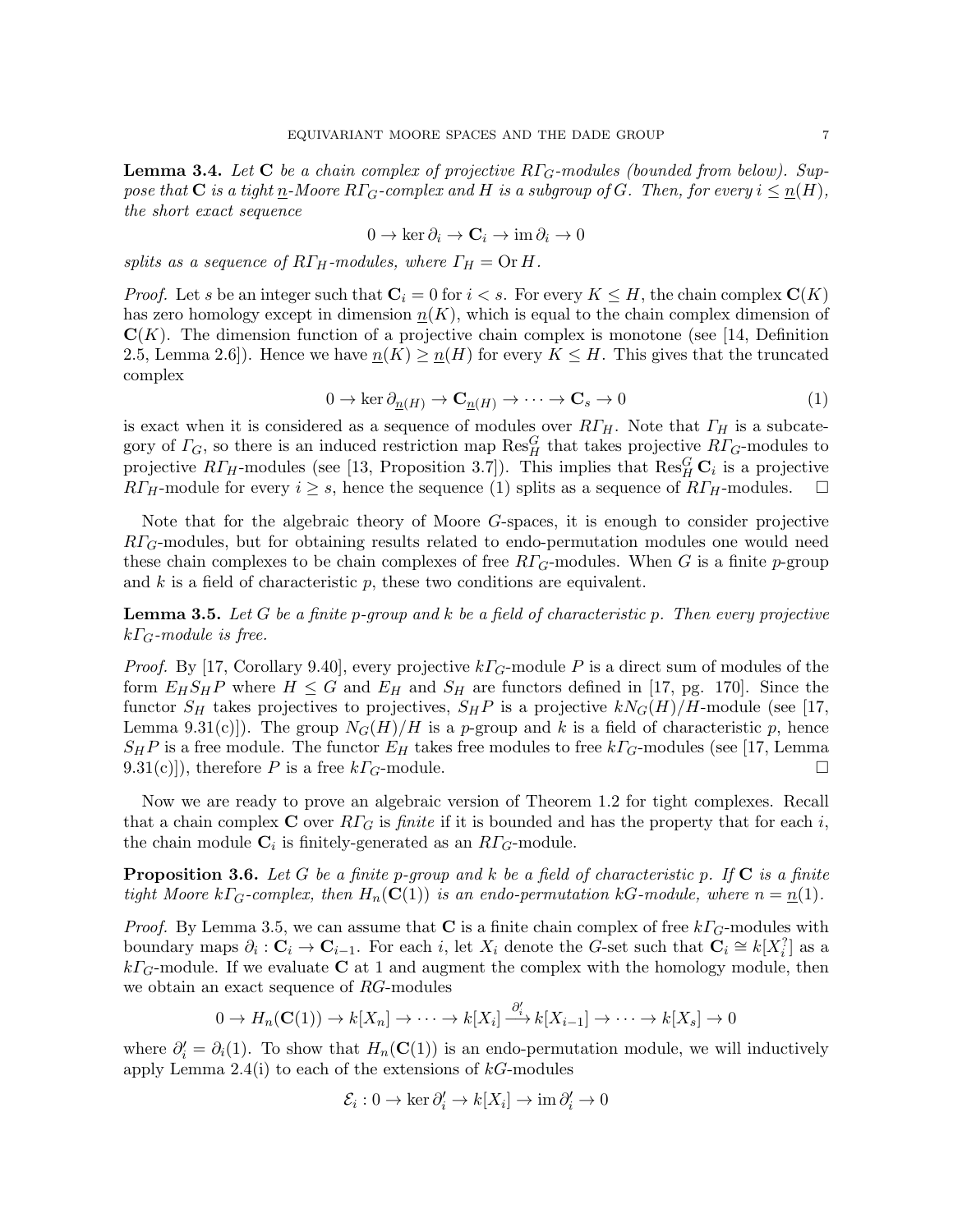for all i such that  $s \leq i \leq n$ . If  $H = G_x$  for some  $x \in X_i$ , then we have  $i \leq \underline{n}(H)$  because  $\underline{n}(H)$ is equal to the dimension of the chain complex  $\mathbf{C}(H)$  by the tightness condition. By Lemma 3.4, the sequence

$$
0 \to \ker \partial_i \to \mathbf{C}_i \to \mathrm{im}\,\partial_i \to 0
$$

splits as a sequence of  $k\Gamma_H$ -modules, hence the sequence  $\mathcal{E}_i$  splits as a sequence of  $kH$ -modules. Since this is true for the isotropy subgroups  $G_x$  of all the elements  $x \in X_i$ , by Lemma 2.3 we conclude that the sequence  $\mathcal{E}_i$  is  $X_i$ -split. Hence by applying Lemma 2.4(i) inductively, we conclude that  $H_n(\mathbf{C}(1))$  is an endo-permutation kG-module.

We now give a more explicit formula for the equivalence class of the reduced homology  $H_n(\mathbf{C}(1))$  in the Dade group.

**Proposition 3.7.** Let G be a finite p-group and k be a field of characteristic p. Let  $C$  be a finite tight <u>n</u>-Moore k $\Gamma_G$ -complex such that  $\mathbf{C}_i \cong k[X_i^?]$  for each i. If  $\mathbf{C}$  is capped, then  $H_n(\mathbf{C}(1))$  is a capped endo-permutation kG-module and the formula

$$
[H_n(\mathbf{C}(1))] = \sum_{i=m+1}^n \Omega_{X_i}
$$

holds in  $D^{\Omega}(G)$ , where  $n = n(1)$  and  $m = n(G)$ .

*Proof.* As before we have an exact sequence of  $k$ -modules

$$
0 \to H_n(\mathbf{C}(1)) \to k[X_n] \xrightarrow{\partial'_n} \cdots \to k[X_m] \xrightarrow{\partial'_m} \cdots \to k[X_s] \to 0
$$

where  $m = \underline{n}(G) \leq n = \underline{n}(1)$ . We claim that  $Z_m = \ker \partial'_m$  is a capped permutation kG-module, i.e.,  $Z_m$  is a permutation kG-module that includes the trivial module k as a summand. Once the claim is proved, by Lemma 2.4 (ii) and (iii), we can conclude that  $H_n(\mathbf{C}(1))$  is a capped endo-permutation module and the formula given above holds.

We will show that  $Z_m$  is a permutation kG-module such that the trivial module k is one of the summands. To show this, first note that by Lemma 3.4, the sequence

$$
0 \to \ker \partial_m \to \mathbf{C}_m \xrightarrow{\partial_m} \cdots \to \mathbf{C}_s \to 0
$$

is a split exact sequence of  $k\Gamma_G$ -modules. This gives that ker  $\partial_m$  is a projective  $k\Gamma_G$ -module. By Lemma 3.5, every projective  $k\Gamma_G$ -module is a free module. Hence ker  $\partial_m \cong \bigoplus_i k[\tilde{G}/H_i^?]$  for some subgroups  $H_i \leq G$ . From this we obtain that  $Z_m \cong \bigoplus_i k[G/H_i]$ , hence  $Z_m$  is a permutation kG-module.

Note that the summands of  $\mathbf{C}_i$  that are of the form  $k[(G/G)^7]$  form a subcomplex of  $\mathbf{C}_i$ , denoted by  $\mathbf{C}^G$ , and we have  $\mathbf{C}(G) = \mathbf{C}^G(G)$ . Since **C** is a capped Moore  $R\Gamma_G$ -complex, the complex  $\mathbf{C}(G)$  has nontrivial homology at dimension m. This implies that the subcomplex

$$
0 \to \mathbf{C}_m^G \xrightarrow{\partial_m^G} \cdots \to \mathbf{C}_s^G \to 0
$$

also has nontrivial homology at dimension m. This gives that ker  $\partial_m$  has a nontrivial summand of the form  $k[(G/G)^?]$ . Hence  $Z_m$  includes the trivial module k as a summand.

As a corollary of the results of this section, we obtain the following result.

**Proposition 3.8.** Let G be a finite p-group and k be a field of characteristic p. Let X be a finite tight  $n$ -Moore G-space over k, and let  $X_i$  denote the G-set of *i*-dimensional cells in X for each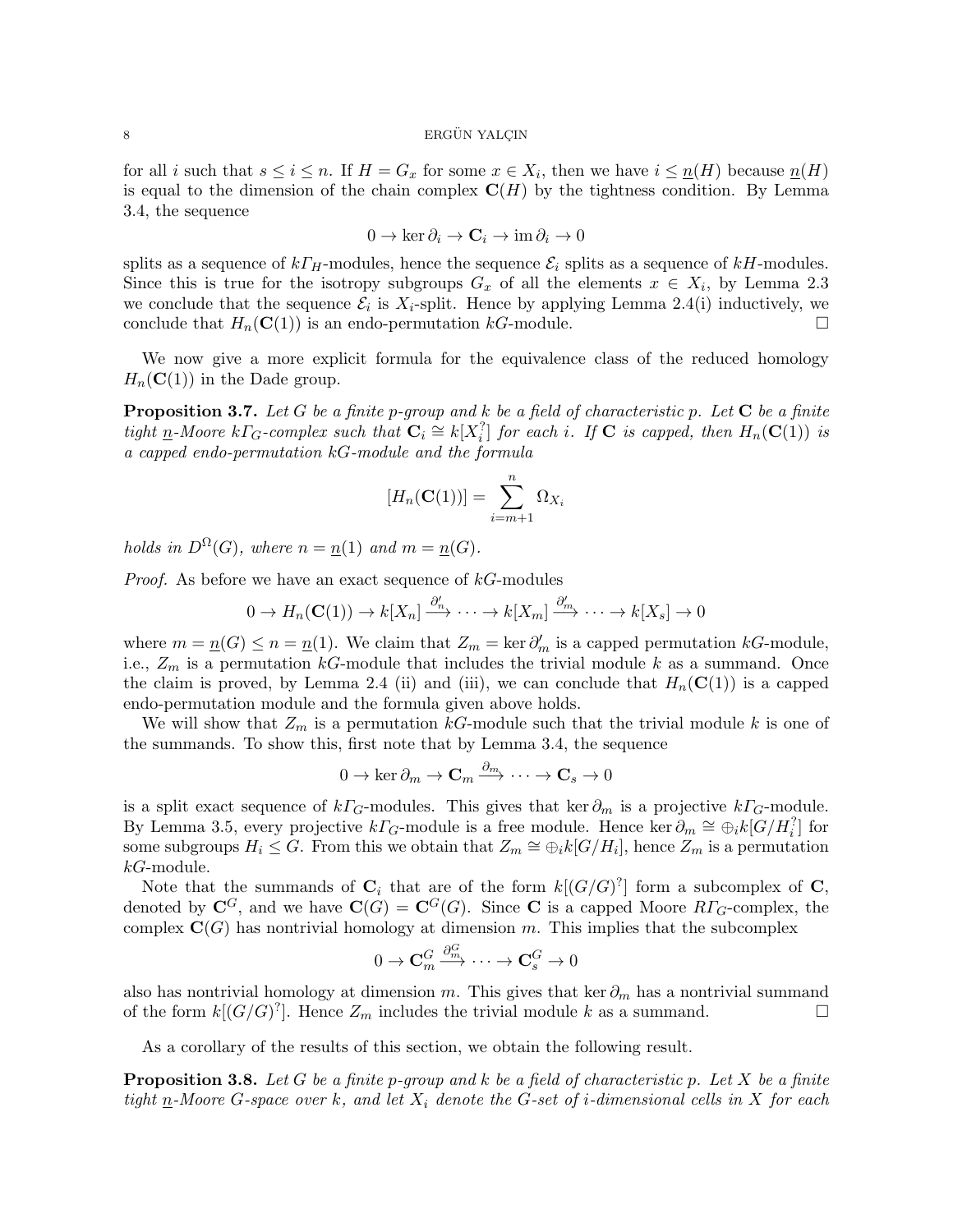i. Then the reduced homology group  $\widetilde{H}_n(X,k)$ , where  $n = n(1)$ , is an endo-permutation kGmodule. Moreover if X is also capped, then  $\widetilde{H}_n(X, k)$  is a capped endo-permutation kG-module, and the formula

$$
[\widetilde{H}_n(X;k)] = \sum_{i=m+1}^n \Omega_{X_i}
$$

holds in the Dade group  $D^{\Omega}(G)$ , where  $m = n(G)$ .

*Proof.* By Lemma 3.2 the reduced chain complex  $\mathbf{C} := \widetilde{C}_*(X^?; k)$  is a finite complex of free  $k\Gamma$ <sub>G</sub>-modules. Applying Propositions 3.6 and 3.7 to the chain complex C, we obtain the desired conclusions.

## 4. Proof of Theorem 1.2

In Section 3 we proved that the conclusion of Theorem 1.2 holds for tight Moore G-spaces. To extend this result to an arbitrary finite Moore G-space, we show that up to taking joins with representation spheres, all Moore G-spaces have tight chain complexes up to chain homotopy. We first start with a brief discussion of the join operation on Moore G-spaces.

Let G be a discrete group. Given two G-CW-complexes X and Y, the join  $X * Y$  is defined as the quotient space  $X \times Y \times [0,1] / \sim$  with the identifications  $(x, y, 1) \sim (x', y, 1)$  and  $(x, y, 0) \sim$  $(x, y', 0)$  for all  $x, x' \in X$  and  $y, y' \in Y$ . The G-action on  $X * Y$  is given by  $g(x, y, t) = (gx, gy, t)$ for all  $x \in X$ ,  $y \in Y$ , and  $t \in [0,1]$ . To avoid the usual problems in algebraic topology with products of topological spaces, we assume the topology on products of spaces is the compactly generated topology. Then the join  $X * Y$  has a natural a  $G$ -CW-complex structure.

The G-CW-complex structure on  $X*Y$  can be taken as the G-CW-structure inherited from the union  $(CX \times Y) \cup_{X \times Y} (X \times CY)$  where CX and CY denote the cones of X and Y, respectively. The CW-complex structure on the products  $CX \times Y$  and  $X \times CY$  are the usual G-CW-complex structures for products that we explain below.

Given two G-CW-complexes X and Y, the G-CW-structure on  $X \times Y$  can be described as follows: Given two orbits of cells  $G/H \times e^p$  and  $G/K \times e^q$  in X and Y, with attaching maps  $\varphi$ and  $\psi$ , in the product complex we have a disjoint union of orbits of cells

$$
\coprod_{HgK \in H \backslash G/K} G/(H \cap {}^{g}K) \times (e_p \times e_q)
$$

with attaching maps  $\varphi \times \psi$ . Here  $e_p \times e_q$  is considered as a cell with dimension  $p + q$  by the usual homeomorphism  $D^p \times D^q \cong D^{p+q}$ .

**Remark 4.1.** Note that when  $G$  is a compact Lie group, this construction is no longer possible. In that case we only have a  $(G \times G)$ -CW-complex structure on the join  $X * Y$  and in general it may not be possible to restrict this to a G-CW-complex structure via diagonal map  $G \to G \times G$ . For compact Lie groups Illman [15, page 193] proves that the join  $X*Y$  is G-homotopy equivalent to a G-CW-complex. Also in the above construction it is possible to take  $X*Y$  with the product topology if one of the complexes X or Y is a finite complex (see [19, Lemma A.5]).

If X and Y are G-CW-complexes, then  $(X * Y)^{H} = X^{H} * Y^{H}$  for every  $H \leq G$ . Since the join of two Moore spaces is a Moore space it is easy to show that the following holds.

**Lemma 4.2.** If X is an  $\underline{n}$ -Moore G-space and Y is an  $\underline{m}$ -Moore G-space, then  $X * Y$  is an <u>k</u>-Moore G-space, where <u>k</u> =  $n + m + 1$ .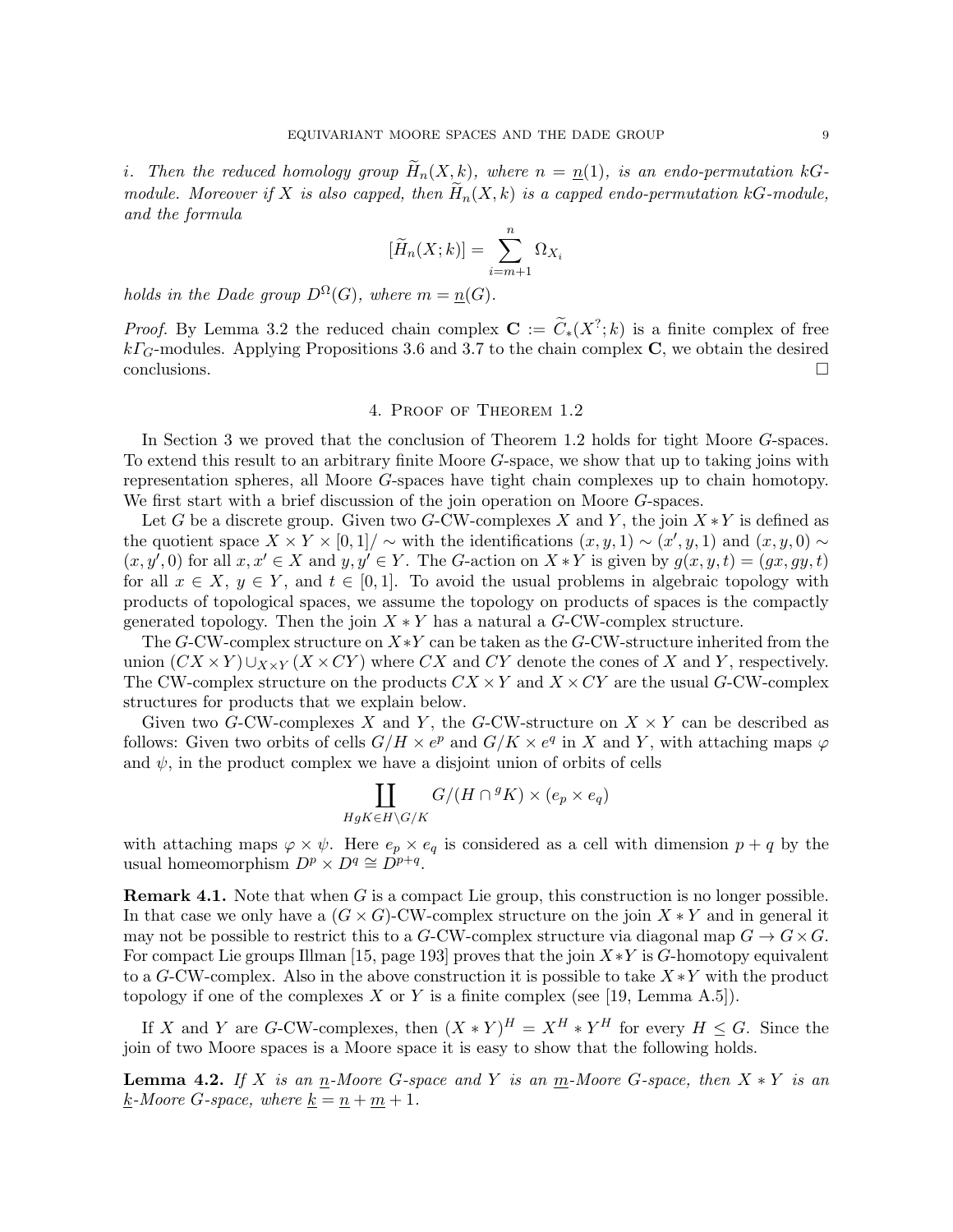Proof. This follows from the usual calculation of homology of join of two spaces and from the above observation on the fixed point subspaces of joins.

Since it is more desirable to have a dimension function which is additive over the join operation, we define the dimension function for a Moore G-space in the following way.

**Definition 4.3.** For an  $n$ -Moore G-space X over R, we define the dimension function Dim X:  $SubG \to \mathbb{Z}$  to be the super class function with values

$$
(\text{Dim } X)(H) = \underline{n}(H) + 1
$$

for all  $H \leq G$ .

By Lemma 4.2 we have  $Dim(X*Y) = Dim X + Dim Y$ . We will take join of a given Moore Gspace with a homotopy representation. A *homotopy representation* of a finite group  $G$  is defined as a G-CW-complex X with the property that for each  $H \leq G$ , the fixed point set  $X^H$  is a homotopy equivalent to an  $\underline{n}(H)$ -sphere, where  $\underline{n}(H) = \dim \overline{X}^H$ . Given a real representation V of G, the unit sphere  $S(V)$  can be triangulated as a finite G-CW-complex and for every  $H \leq G$ , the fixed point set  $S(V)^H = S(V^H)$ , so  $S(V)$  is a finite homotopy representation with dimension function with values  $[\text{Dim }S(V)](H) = \dim_{\mathbb{R}} V^H$ . If X is an n-Moore G-space, then the join  $X * S(V)$  is an  $\underline{m}$ -Moore G-space, where  $\underline{m}$  satisfies  $\underline{m}(H) = \underline{n}(H) + \dim_{\mathbb{R}} V^H$  for every  $H \leq G$ .

**Definition 4.4.** A super class function  $f: Sub(G) \to \mathbb{Z}$  is called monotone if  $f(K) > f(H)$  for every  $K \leq H$ . We say f is strictly monotone if  $f(K) > f(H)$  for every  $K \leq H$ .

We prove the following.

**Lemma 4.5.** Let X be a Moore G-space over R. Then there is a real G-representation V such that  $Y = X * S(V)$  is a Moore G-space with a strictly monotone dimension function and the reduced homologies of  $X$  and  $Y$  over  $R$  are isomorphic.

*Proof.* Let s be a positive integer and V be 2s copies of the regular representation  $\mathbb{R}G$ . Then for each  $H \leq G$ , we have  $\dim_{\mathbb{R}} V^H = s | G : H |$ . If we choose s large enough, then the dimension function of  $Y = X * S(V)$  will be strictly monotone. Since the reduced homology of  $S(V)$  is isomorphic to R with trivial G-action, the reduced homology of X and Y over R are isomorphic.  $\Box$ 

**Proposition 4.6.** Let C be a finite Moore  $R\Gamma_G$ -complex of free  $R\Gamma_G$ -modules. If the dimension function of C is strictly monotone, then C is chain homotopy equivalent to a tight Moore  $R\Gamma$ <sub>G</sub>complex  $\bf{D}$  such that  $\bf{D}$  is a finite chain complex of free R $\Gamma$ <sub>G</sub>-modules.

*Proof.* By applying [13, Proposition 8.7] inductively, as it is done in [13, Corollary 8.8], we obtain that  $C$  is chain homotopy equivalent to a tight complex  $D$ . It is clear from the construction that **D** is a finite chain complex of free  $k\Gamma_G$ -modules.

Now we are ready to complete the proof of Theorem 1.2.

*Proof of Theorem 1.2.* Let X be a finite n-Moore G-space over k. By Lemma 4.5, we can assume that the function  $\underline{n}$  is strictly monotone. Let  $\mathbf{C} = C_*(X^?; k)$  denote the chain complex of X over the orbit category  $\Gamma_G = \text{Or } G$ . By Proposition 4.6, C is chain homotopy equivalent to a tight Moore  $k\Gamma$ <sub>G</sub>-complex **D** such that **D** is a finite chain complex of free  $k\Gamma$ <sub>G</sub>-modules. Applying Proposition 3.6 to the chain complex  $D$ , we conclude that the *n*-th homology of  $D$ , and hence the *n*-th homology of **C**, is an endo-permutation kG-module generated by relative syzygies.  $\square$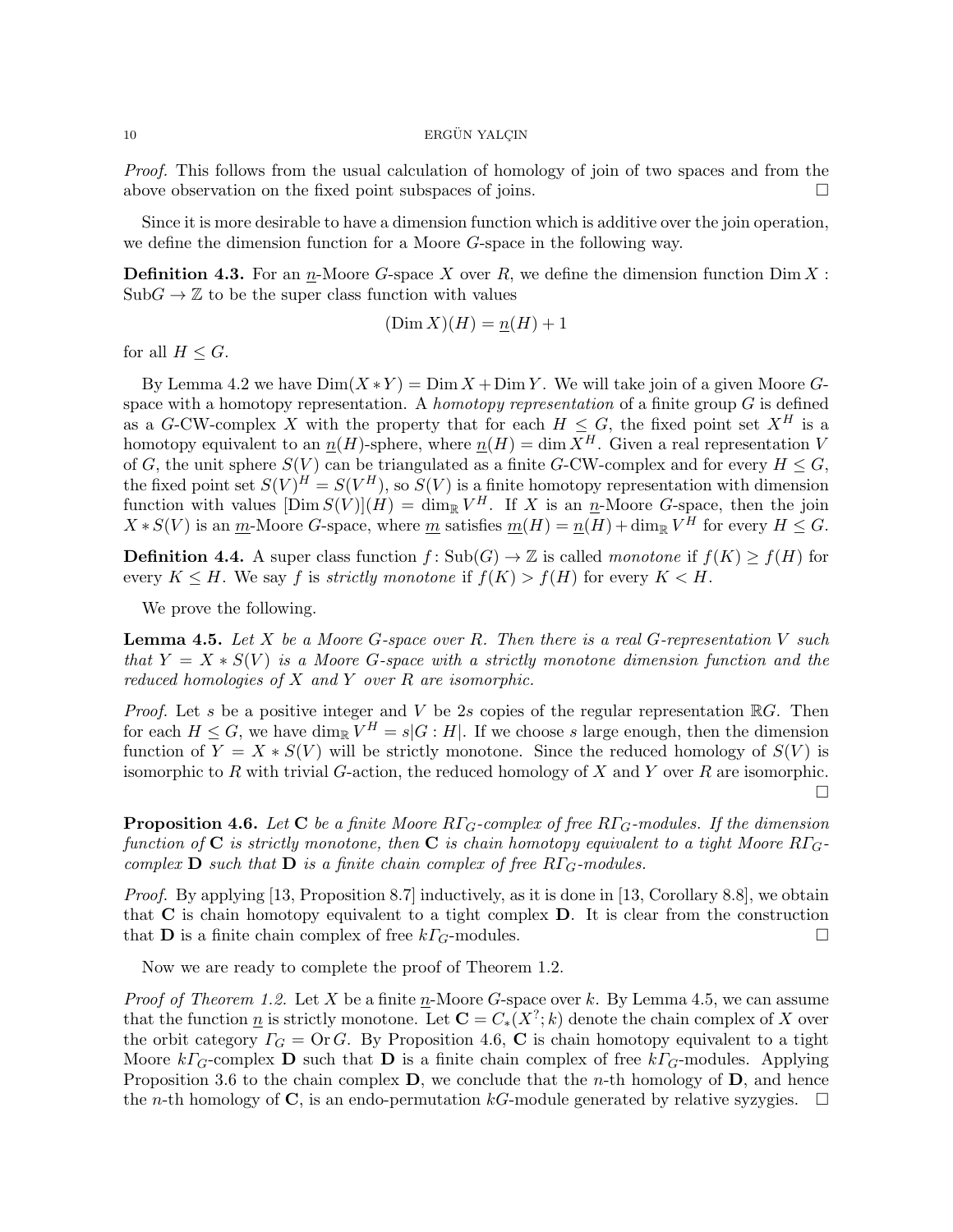**Example 4.7.** The conclusion of Theorem 1.2 does not hold for a Moore  $G$ -space  $X$  if the fixed point subspace  $X^H$  is not a Moore space for some  $H \leq G$ . One can easily construct examples of Moore G-spaces where this happens using the following general construction: Given a Moore G-space we can assume  $X^G \neq \emptyset$  by replacing X with the suspension  $\Sigma X$  of X. Given two Moore G-spaces  $X_1$  and  $X_2$  with nontrivial G-fixed points, we can take a wedge of these spaces on a fixed point. So, given two Moore G-spaces of types  $(M_1, n_1)$  and  $(M_2, n_2)$ , using suspensions and taking a wedge, we can obtain a Moore G-space of type  $(M_1 \oplus M_2, n)$ , where  $n = lcm(n_1, n_2)$ . The direct sum of two endo-permutation kG-modules  $M_1 \oplus M_2$  is not an endo-permutation  $k$ -module unless  $M_1$  and  $M_2$  are compatible. To give an explicit example, we can take  $G = C_3 \times C_3$  and let  $X_1 = G/H_1$  and  $X_2 = G/H_2$  where  $H_1$  and  $H_2$  are two distinct subgroups in G of index 3. Then  $X = \Sigma X_1 \vee \Sigma X_2$  is a one-dimensional Moore G-space with reduced homology  $\Delta(X_1) \oplus \Delta(X_2)$ , where  $\Delta(X_i) = \text{ker}\{kX_i \to k\}$ . This module is not an endo-permutation module because  $\Delta(X_1) \otimes_k \Delta(X_2)^*$  is not a permutation kG-module. One can see this easily by restricting this tensor product to  $H_1$  or  $H_2$ .

Using the same idea, we can construct some other interesting examples of Moore G-spaces.

**Example 4.8.** The formula in Proposition 3.8 does not hold for an arbitrary  $n$ -Moore G-space, it only holds for tight n-Moore G-spaces. To see this let  $G = C_3$ , and let  $X_1 = G/1$  as a G-set. Let  $X_2$  be a 1-simplex with a trivial G-action on it. Then  $X = \Sigma X_1 \vee X_2$  is not a tight complex since  $X^G$  is one dimensional, but it is homotopy equivalent to  $S^0$ . We can give a G-CW-structure to  $X$  in such a way that the chain complex for  $X$  is of the form

$$
0 \to k[G/G] \oplus k[G/1] \to \oplus_3 k[G/G] \to 0.
$$

Then for this complex, the sum  $\sum_{m+1}^{n} \Omega_{X_i}$  is zero but the reduced homology module is  $\Delta(X_1)$ , whose equivalence class in  $D^{\Omega}(G)$  is  $\Omega_{G/1}$ , which is nonzero.

## 5. The group of Moore G-spaces

In this section, we define the group of finite Moore  $G$ -spaces  $\mathcal{M}(G)$  and relate it to the group of Borel-Smith functions  $C_b(G)$  and to the Dade group generated by relative syzygies  $D^{\Omega}(G)$ .

**Definition 5.1.** We say two Moore G-spaces X and Y are *equivalent*, denoted by  $X \sim Y$ , if X and Y are G-homotopy equivalent. By Whitehead's theorem for G-complexes,  $X$  and  $Y$  are G-homotopy equivalent if and only if there is a G-map  $f : X \to Y$  such that for every  $H \leq G$ , the map on fixed point subspaces  $f^H: X^H \to Y^H$  is a homotopy equivalence (see [9, Corollary II.5.5] or [22, Proposition II.2.7]). We denote the equivalence class of a Moore  $G$ -space X by  $[X]$ .

It is easy to show that if  $X \sim X'$  and  $Y \sim Y'$ , then  $X * Y \sim X' * Y'$ . Hence the join operation defines an addition of the equivalence classes of Moore G-spaces given by  $[X] + [Y] = [X * Y]$ . The set of equivalence classes of Moore G-spaces with this addition operation is a commutative monoid and we can apply the Grothendieck construction to this monoid to define the group of Moore G-spaces.

**Definition 5.2.** Let G be a finite p-group and k be a field of characteristic p. The group of finite Moore G-spaces  $\mathcal{M}(G)$  is defined as the Grothendieck group of G-homotopy classes of finite, capped Moore G-spaces with addition given by  $[X] + [Y] = [X * Y]$ .

Since we are only interested in the group of finite Moore spaces, from now on we will assume all Moore G-spaces are finite G-CW-complexes. Note that every element of  $\mathcal{M}(G)$  is a virtual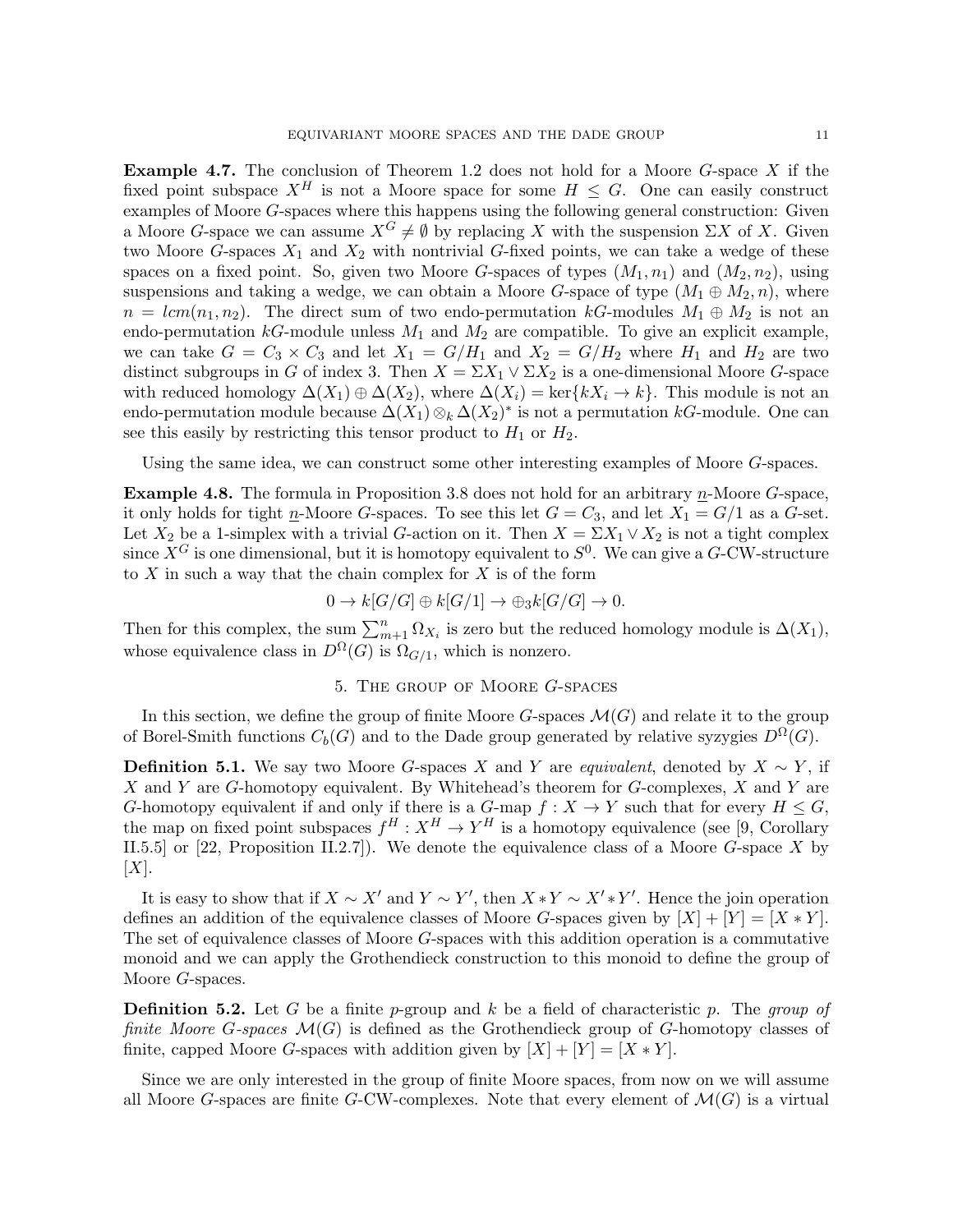Moore G-space  $[X] - [Y]$ , and that two such virtual Moore G-spaces  $[X_1] - [Y_1]$  and  $[X_2] - [Y_2]$ are equal in  $\mathcal{M}(G)$  if there is a Moore G-space Z such that  $X_1 * Y_2 * Z$  is G-homotopy equivalent to  $X_2 * Y_1 * Z$ . In particular, for all Moore G-spaces X and Y and every real representation V, we have  $[X] - [Y] = [X * S(V)] - [Y * S(V)]$ . Using this we can prove the following:

**Lemma 5.3.** Every element in  $\mathcal{M}(G)$  can be expressed as  $[X] - [Y]$  where X and Y are Moore G-spaces over k with strictly monotone dimension functions.

*Proof.* Let  $[X] - [Y] \in \mathcal{M}(G)$ . Using the argument in the proof of Lemma 4.5, it is easy to see that there is a real representation V such that both  $X * S(V)$  and  $Y * S(V)$  have strictly monotone dimension functions. Since  $[X] - [Y] = [X * S(V)] - [Y * S(V)]$ , we obtain the desired  $\Box$ conclusion.

Recall that in Definition 4.3, we defined the dimension function of an  $n$ -Moore G-space X as the super class function  $\text{Dim } X : \text{Sub}(G) \to \mathbb{Z}$  satisfying  $(\text{Dim } X)(H) = \underline{n}(H) + 1$  for every  $H \leq G$ . Note that if X is a tight n-Moore G-space, then n coincides with the geometric dimension function, but in general  $n$  is actually the homological dimension function, giving the homological dimension of fixed point subspaces. Hence  $Dim X$  is well-defined on the equivalence classes of Moore G-spaces.

Let  $C(G)$  denote the group of all super class functions  $f : Sub(G) \to \mathbb{Z}$ . Note that  $C(G)$  is a free abelian group with rank equal to the number of conjugacy classes of subgroups in G.

**Definition 5.4.** The assignment  $[X] \to \text{Dim } X$  can be extended linearly to obtain a group homomorphism

$$
Dim: \mathcal{M}(G) \to C(G).
$$

We call the homomorphism Dim the *dimension homomorphism*.

If X is a finite G-set such that  $X^G \neq pt$ , then X is a capped Moore G-space as a discrete G-CW-complex. In this case  $\text{Dim } X = \omega_X$  where  $\omega_X$  is the element of  $C(G)$  defined by

$$
\omega_X(K) = \begin{cases} 1 & \text{if } X^K \neq \emptyset \\ 0 & \text{otherwise} \end{cases}
$$

for every  $K \leq G$ . Let  $\{e_H\}$  denote the idempotent basis for  $C(G)$  defined by  $e_H(K) = 1$ if H and K are conjugate in G and zero otherwise. Note that for every  $H \leq G$ , we have  $\omega_{G/H} = \sum_{K \leq_G H} e_K$ , where the sum is over all K such that  $K^g \leq H$  for some  $g \in G$ . Since the transition matrix between  $\{\omega_{G/H}\}\$  and  $\{e_K\}\$ is an upper triangular matrix with 1's on the diagonal, the set  $\{\omega_{G/H}\}\text{, over the set of conjugacy classes of subgroups }H\leq G\text{, is a basis for }$  $C(G)$ . We conclude the following.

**Lemma 5.5.** The set of super class functions  $\{\omega_{G/H}\}\$  over all transitive G-sets  $G/H$  is a basis for  $C(G)$ . Moreover, for every  $H \leq G$ , we have  $e_H = \sum_{K \leq_G H} \mu_G(K,H) \omega_{G/K}$  where  $\mu_G(K,H)$ denotes the Möbius function of the poset of conjugacy classes of subgroups of  $G$ .

*Proof.* See [6, Lemma 2.2].

The following is immediate from this lemma.

**Proposition 5.6.** The dimension homomorphism  $Dim : \mathcal{M}(G) \to C(G)$  that takes [X] to its dimension function Dim X is surjective.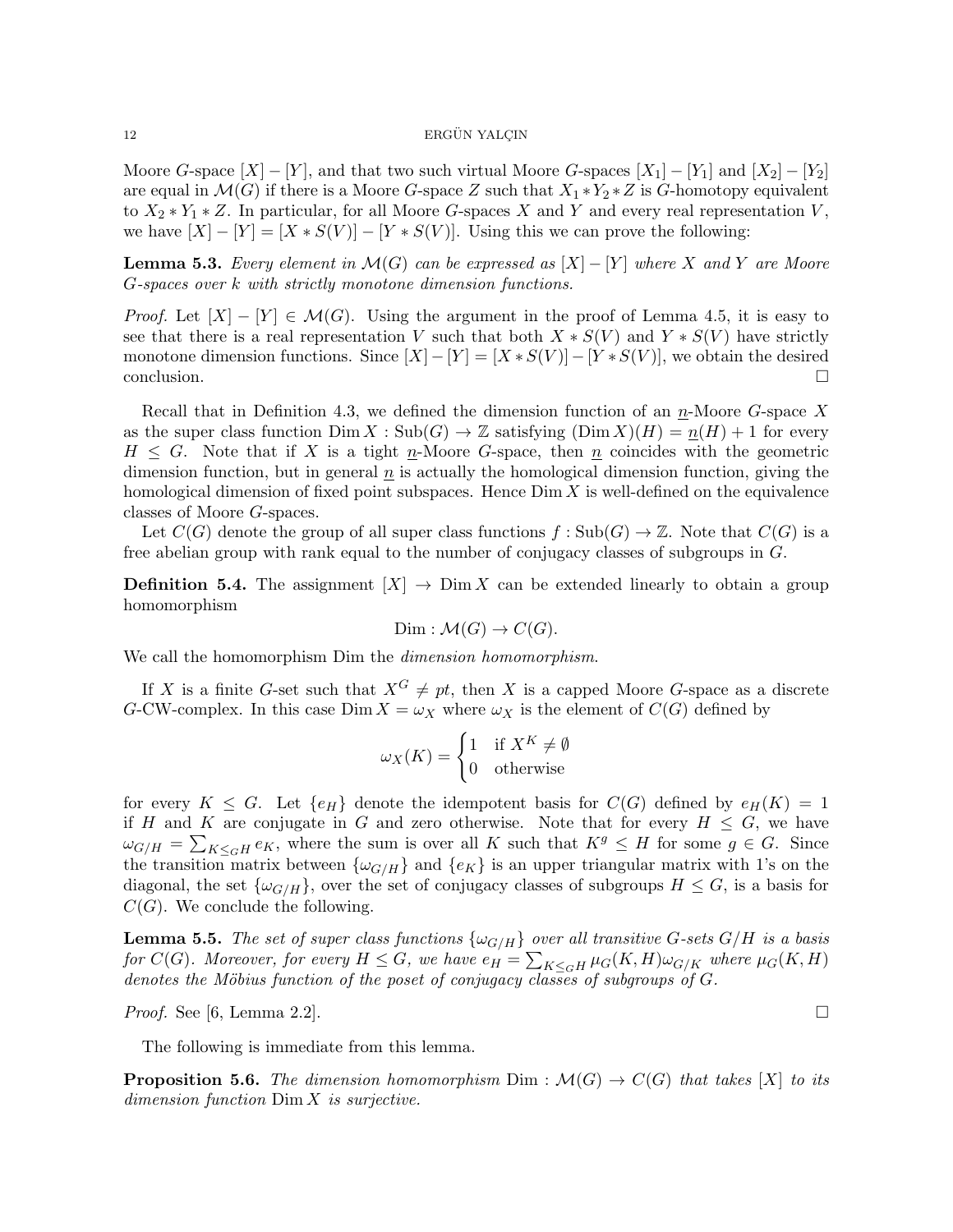*Proof.* For  $H \leq G$ , let  $X = G/H$  if  $H \neq G$ , and  $X = G/G \coprod G/G$  if  $H = G$ . Then, X is a capped Moore G-space and dim  $X = \omega_{G/H}$ . Hence by Lemma 5.5, the map Dim :  $\mathcal{M}(G) \to C(G)$ is surjective.

Now consider the group homomorphism  $\mathfrak{Hom} : \mathcal{M}(G) \to D^{\Omega}(G)$ , defined as the linear extension of the assignment which takes an isomorphism class  $[X]$  of an  $n$ -Moore G-space X to the equivalence class of the *n*-th reduced homology  $[\widetilde{H}_n(X,k)]$  in  $D^{\Omega}(G)$ , where  $n = n(1)$ . This extension is possible because the assignment  $[X] \to \mathfrak{Hom}([X])$  is additive. Note that if  $[X_1] - [Y_1] = [X_2] - [Y_2]$ , then there is a Moore G-space Z such that

$$
X_1 * Y_2 * Z \cong X_2 * Y_1 * Z.
$$

This gives that  $\mathfrak{Hom}([X_1]) - \mathfrak{Hom}([Y_1]) = \mathfrak{Hom}([X_2]) - \mathfrak{Hom}([Y_2])$  in  $D^{\Omega}(G)$ . So,  $\mathfrak{Hom}$  is a well-defined homomorphism.

There is a third homomorphism  $\Psi : C(G) \to D^{\Omega}(G)$  which can be uniquely defined as the group homomorphism which takes  $\omega_{G/H}$  to  $\Omega_{G/H}$ . In [6, Theorem 1.7], it is also proved that  $\Psi$ takes  $\omega_X$  to  $\Omega_X$  for every G-set X, by showing that the relations satisfied by  $\omega_X$  also hold for  $\Omega_X$ . Now we state the main theorem of this section:

**Proposition 5.7.** Let  $\Psi : C(G) \to D^{\Omega}(G)$  denote the homomorphism defined by  $\Psi(\omega_{G/H}) =$  $\Omega_{G/H}$ , and let  $\mathfrak{Hom} : \mathcal{M}(G) \to D^{\Omega}(G)$  be the homomorphism which takes the equivalence class of a finite, capped Moore G-space [X] to the equivalence class  $[H_n(X;k)]$  in  $D^{\Omega}(G)$ . Then

 $\mathfrak{Hom} = \Psi \circ \text{Dim}.$ 

In particular, if X is a finite, capped  $\underline{n}$ -Moore G-space, then the equivalence class  $[H_n(X;k)]$  in  $D^{\Omega}(G)$  depends only on the function n.

To prove Proposition 5.7, we need to introduce a property that is found in chain complexes of G-simplicial complexes. Let X be a finite G-simplicial complex and let  $\mathbf{C} := \widetilde{C}_*(X^?; k)$  denote the reduced chain complex of X over the orbit category  $\Gamma_G$ . The complex C is a finite chain complex of free  $k\Gamma$ <sub>G</sub>-modules. Let  $X_i$  denote the G-set of *i*-dimensional simplices in X for every i. Note that since X is a G-simplicial complex, the collection  $\{X_i\}$  satisfies the following property:

(\*\*) For every subgroup  $H \leq G$ , if  $X_i^H \neq \emptyset$  for some i, then  $X_j^H \neq \emptyset$  for every  $j \leq i$ .

Note that if X is a G-CW-complex and  $X_i$  denotes the G-set of *i*-dimensional cells in X, then the collection  $\{X_i\}$  does not satisfy this property in general. If this property holds for a G-CW-complex  $X$ , then we say  $X$  is a *full G-CW-complex*. More generally, we define the following:

**Definition 5.8.** Let C be a finite free chain complex of  $R\Gamma_G$ -modules. For each i, let  $X_i$  denote the G-set such that  $C_i \cong R[X_i^?]$ . We say C is a full  $R\Gamma_G\text{-complex}$  if the collection of G-sets  $\{X_i\}$  satisfies the property  $(**)$ .

For chain complexes that are full, we have the following observation:

**Lemma 5.9.** Let C be a finite chain complex  $k\Gamma_G$  of dimension n. Suppose that C is a full complex, and  $X_i$  denotes the G-set such that  $\mathbf{C}_i \cong R[X_i^?]$  for each i. Let f be the super class function defined by  $f(H) = \dim \mathbf{C}(H) + 1$  for all  $H \leq G$ . Then

$$
f = \sum_{i=0}^{n} \omega_{X_i}.
$$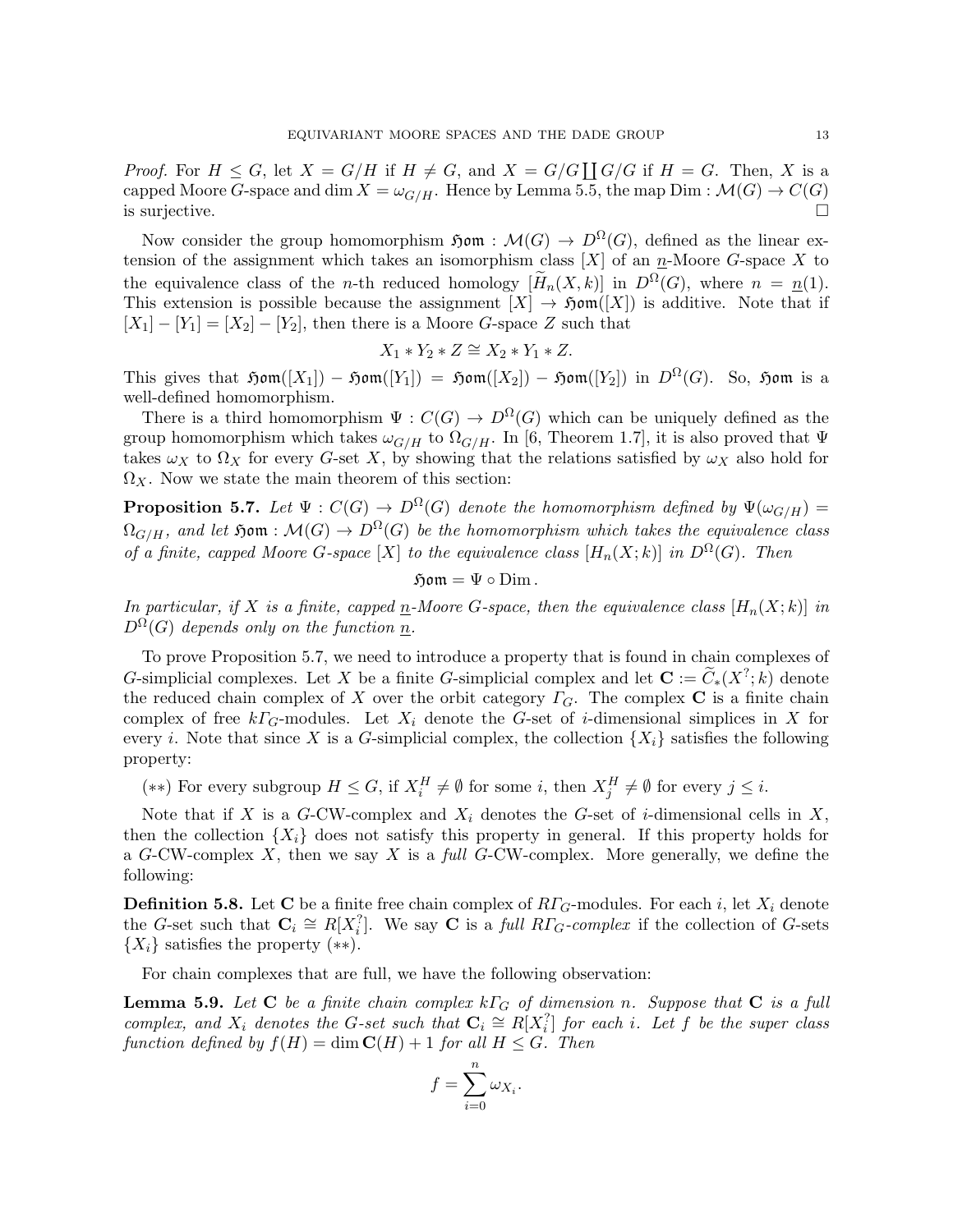*Proof.* Let  $H \leq G$ . The sum  $\sum_i \omega_{X_i}(H)$  is equal to the number of i such that  $X_i^H \neq \emptyset$ . Since  $X_i^H \neq \emptyset$  if and only if i satisfies  $0 \leq i \leq \dim X^H$ , we obtain that  $\sum_i \omega_{X_i}(H) = \dim \mathbf{C}(H) + 1$ .  $\Box$ 

Now, we are ready to prove Proposition 5.7.

*Proof of Proposition 5.7.* Let  $[X]-[Y]$  be an element in  $\mathcal{M}(G)$ . By Lemma 5.3, we can assume X and Y are Moore G-spaces with strictly monotone dimension functions. Moreover we can assume that both  $X$  and  $Y$  are  $G$ -simplicial complexes. This is because every  $G$ -CW-complex is  $G$ homotopy equivalent to a G-simplicial complex (see [19, Proposition A.4]). Let  $\mathbf{C} := \widetilde{C}_*(X^?; k)$ denote the reduced chain complex for X over the orbit category.

Since the dimension function of X is strictly monotone, by Proposition 4.6 the complex  $C$  is chain homotopy equivalent to a tight complex D, which is by construction a finite chain complex of free  $k\Gamma_G$ -modules. Moreover, we can take **D** to be a full complex. To see this, observe that since X is a simplicial complex,  $\bf{C}$  is a full complex. The construction of  $\bf{D}$  involves erasing chain modules of C above the homological dimension, hence we can assume that D is also a full complex.

For each *i*, let  $X_i$  denote the finite G-set such that  $\mathbf{D}_i \cong k[X_i^?]$ . By Lemma 5.9, for each  $H \leq G$ , we have dim  $\mathbf{D}(H) + 1 = \sum_{i=0}^{n} \omega_{X_i}(H)$ , where dim  $\mathbf{D}(H)$  denotes the chain complex dimension of **D**. Since **D** is a tight complex, we have  $\underline{n}(H) = \dim \mathbf{D}(H)$  for all  $H \leq G$ , so we have Dim  $\mathbf{D} = \sum_{i=0}^{n} \omega_{X_i}$ . By Proposition 3.7, the equation

$$
[\widetilde{H}_n(X;k)] = \sum_{i=m+1}^n \Omega_{X_i}
$$

holds in the Dade group  $D^{\Omega}(G)$ , where  $m = \underline{n}(G)$ . Note that since **D** is a full complex,  $X_i^G \neq \emptyset$ for all  $i \leq m$ . This means that  $\Omega_{X_i} = 0$  for all  $i \leq m$ , hence we conclude

$$
[\widetilde{H}_n(X;k)] = \sum_{i=0}^n \Omega_{X_i} = \Psi(\sum_{i=0}^n \omega_{X_i}) = \Psi(\text{Dim }\mathbf{D}).
$$

The same equality holds for [Y], hence  $\mathfrak{Hom} = \Psi \circ \text{Dim}.$ 

The rest of the section is devoted to the proof of Theorem 1.4 stated in the introduction. Let  $\mathcal{M}_0(G)$  denote the kernel of the homomorphism  $\mathfrak{Hom} : \mathcal{M}(G) \to D^{\Omega}(G)$ . Note that  $\mathfrak{Hom}$  is surjective because  $\mathfrak{Hom}([X]) = \Omega_X$  when X is a finite G-set such that  $|X^{\tilde{G}}| \neq 1$ . By Proposition 5.7, we have  $\mathfrak{Hom} = \Psi \circ \text{Dim}$ , so the map  $\Psi$  is also surjective. Hence there is a commuting diagram

$$
0 \longrightarrow \mathcal{M}_0(G) \longrightarrow \mathcal{M}(G) \xrightarrow{\text{Sym}} D^{\Omega}(G) \longrightarrow 0
$$
  
\n
$$
\downarrow \text{Dim}_{0} \qquad \qquad \downarrow \text{Dim}_{0} \qquad \qquad \downarrow =
$$
  
\n
$$
0 \longrightarrow \text{ker } \Psi \longrightarrow C(G) \xrightarrow{\Psi} D^{\Omega}(G) \longrightarrow 0
$$

where the horizontal sequences are exact. By Proposition 5.6, the homomorphism Dim is surjective, hence by the Snake Lemma  $Dim<sub>0</sub>$  is also surjective. To complete the proof of Theorem 1.4, it remains to show that ker  $\Psi$  is equal to the group of Borel-Smith functions  $C_b(G)$ . Recall that Borel-Smith functions are super class functions satisfying certain conditions called Borel-Smith conditions. A list of these conditions can be found in [8, Definition 3.1] or [22, Definition 5.1].

**Proposition 5.10.** Let G be a p-group. Then, the kernel of the homomorphism  $\Psi : C(G) \rightarrow$  $D^{\Omega}(G)$  is equal to the group of Borel-Smith functions  $C_b(G)$ .

$$
\Box
$$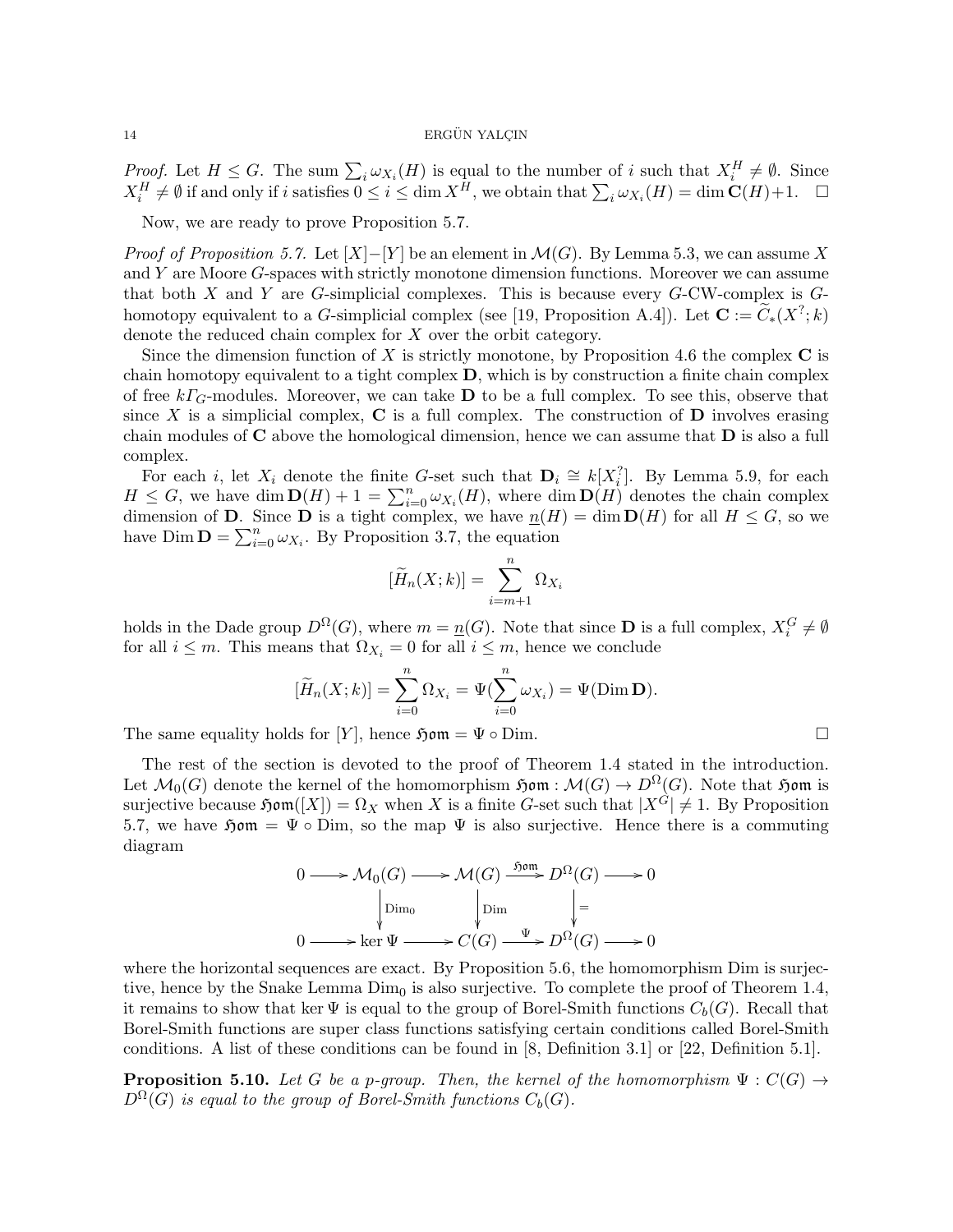Proof. A proof of this statement can be found in [8, Theorem 1.2], but the proof given there uses the biset functor structure of the morphism  $\Psi: C(G) \to D^{\Omega}(G)$ , hence the tensor induction formula of Bouc. Here we give an argument independent of the tensor induction formula.

Let  $f \in C_b(G)$  be a Borel-Smith function. Then by Dotzel-Hamrick [12] there is a virtual real representation  $U - V$  such that  $\text{Dim } U - \text{Dim } V = f$ . Since the unit spheres  $S(U)$  and  $S(V)$  are orientable homology spheres over k, both  $S(U)$  and  $S(V)$  are Moore G-spaces and the element  $[S(U)] - [S(V)]$  is in  $\mathcal{M}_0(G)$ . This proves that  $f \in \text{im}(Dim_0) = \text{ker } \Psi$ .

For the converse, let  $f = \text{Dim}_{0}(X - Y)$  for some  $|X| - Y \in \mathcal{M}_{0}(G)$ . Then,  $\mathfrak{Hom}([X]) =$  $\mathfrak{Hom}([Y])$ . We want to show that f satisfies the Borel-Smith conditions. Since the Borel-Smith conditions are given as conditions on certain subquotients, first note that for any subquotient  $H/L$ , we can look at  $(H/L)$ -spaces  $X^L$  and  $Y^L$ , and the dimension function for the virtual Moore G-space  $[X^L] - [Y^L]$  would satisfy Borel-Smith conditions if and only if the function f satisfies the Borel-Smith condition corresponding to the subquotient  $H/L$ . For these subquotients it is easy to check that every super class function f in ker  $\Psi$  satisfies the Borel-Smith conditions (see  $[8, \text{Page } 12]$ .

This completes the proof of Theorem 1.4. We can view this theorem as a topological interpretation of the exact sequence given in [8, Theorem 1.2]. There is an interesting corollary of Theorem 1.4 that gives a slight generalization of the Dotzel-Hamrick Theorem (see [12]).

**Proposition 5.11.** Let G be a finite p-group and let k be a field of characteristic p. Suppose that X is a finite Moore G-space of dimension n such that  $H_n(X; k)$  is a capped permutation  $kG$ -module. Then the super class function  $\text{Dim } X$  satisfies the Borel-Smith conditions.

*Proof.* By the assumption on homology,  $[H_n(X;k)] = 0$  in  $D^{\Omega}(G)$ , hence  $[X] \in \mathcal{M}_0(G)$ . Now the result follows from Theorem 1.4.

## 6. Operations on Moore G-spaces

The main aim of this section is to show that the assignment  $G \to \mathcal{M}(G)$  defined over a collection of p-groups G has an easy to describe biset functor structure and that the maps  $\mathfrak{Hom}$ and Dim are both natural transformations of biset functors. We also give a topological proof of Bouc's tensor induction formula for relative syzygies (see Theorem 6.9 below for a statement).

Let  $\mathcal C$  denote a collection of p-groups closed under taking subgroups and subquotients, and let R be a commutative ring with unity. An  $(H, K)$ -biset is a set U together with a left H-action and a right K-action such that  $(hu)k = h(uk)$  for every  $h \in H$ ,  $u \in U$ , and  $k \in K$ . The C-biset category over R is the category whose objects are  $H \in \mathcal{C}$  and whose morphisms  $\text{Hom}(K, H)$ for  $H, K \in \mathcal{C}$  are given by R-linear combinations of  $(H, K)$ -bisets, where the composition of two morphisms is defined by the linear extension of the assignment  $(U, V) \to U \times_K V$  for U an  $(H, K)$ -biset and V a  $(K, L)$ -biset. A biset functor F on C over R is a functor F from the C-biset category over R to the category of R-modules. We refer the reader to  $[7]$  for more details on biset functors for finite groups.

To define a biset functor structure on  $\mathcal{M}(-)$ , we need to define the action of an  $(H, K)$ -biset U on an isomorphism class  $[X]$  in  $\mathcal{M}(H)$  and extend it linearly. To simplify the notation we will define these actions on a representative of each equivalence class and show that the definition is independent of the choice of the representative. Every  $(H, K)$ -biset can be expressed as a composition of 5 types of basic bisets, called restriction, induction, isolation, inflation, and deflation bisets (see [7, Lemma 2.3.26]). Except for the induction biset, the action of a biset on a Moore G-space is easy to define. For example, if  $\varphi : H \to K$  is a group homomorphism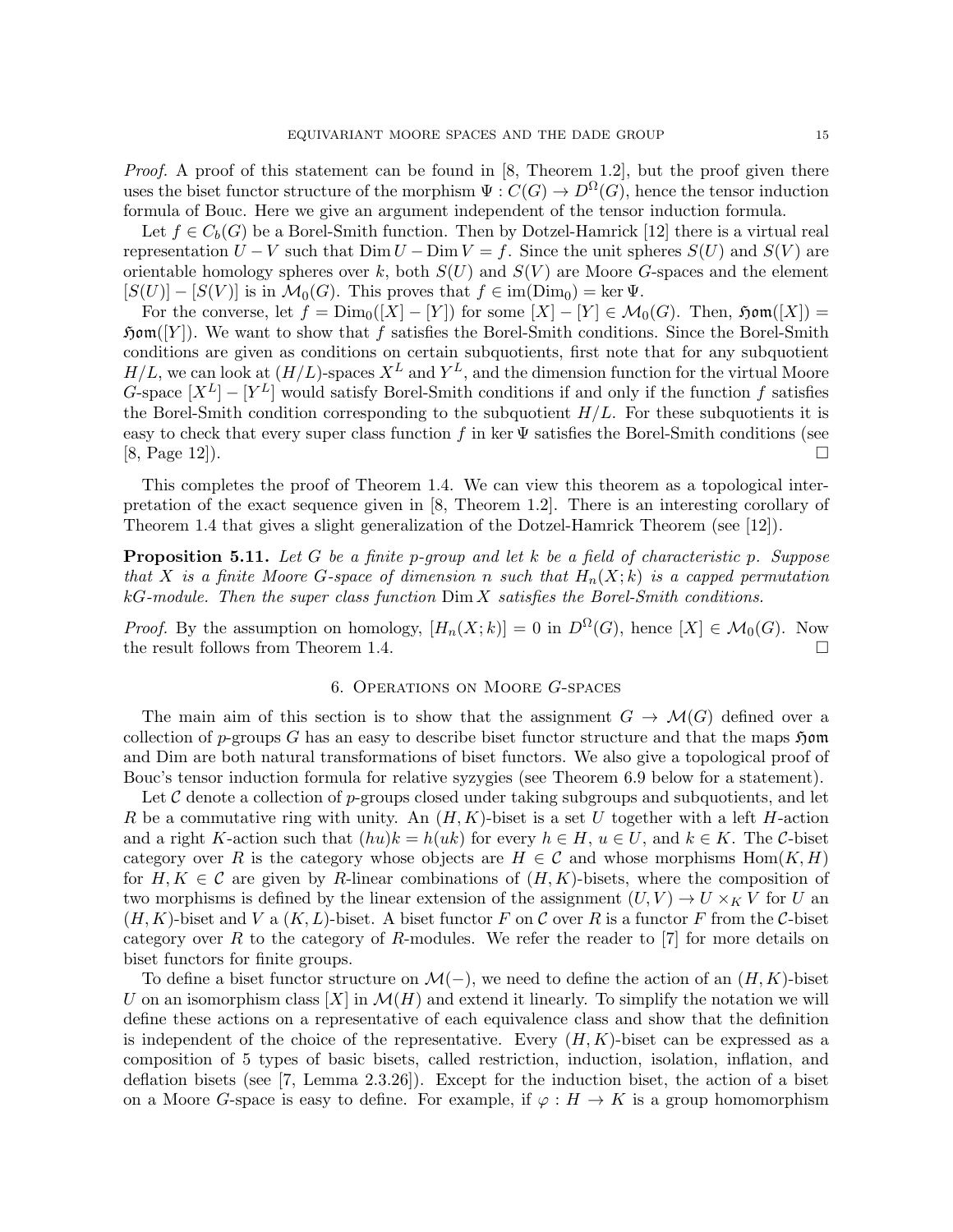and  $U = (H \times K)/\Delta(\varphi)$  where  $\Delta(\varphi) = \{(h, \varphi(h)) \mid h \in H\}$ , then for a Moore K-space X, we define  $\mathcal{M}(U)(X)$  as the Moore space X together with the H-action given by  $hx = \varphi(h)x$ . This gives us the action of restriction, isolation, and inflation bisets on a Moore space. The action of the deflation biset can also be defined easily by taking fixed point subspaces: Given a normal subgroup N in G and a Moore G-space X, we define  $\mathrm{Def}_{G/N}^G X$  as the  $\tilde{G}/N$ -space  $X^N$ .

The action of the induction biset  $U = H(H)_K$ , where  $K \leq H$  is harder to define. This operation is called join induction and the difficulty comes from describing the equivariant cell structure of the resulting space. To make this task easier we will define join induction on a Moore G-space whose G-CW-structure comes from a realization of a G-poset.

Recall that a G-poset is a partially ordered set X together with a G-action such that  $x \leq y$ implies  $gx \le gy$  for all  $g \in G$ . Associated to a G-poset X, there is a simplicial G-complex whose n-simplices are given by chains of the form  $x_0 < x_1 < \cdots < x_n$  where  $x_i \in X$ . This simplicial complex is called the associated flag complex of  $X$  (or the order complex of  $X$ ) and is denoted by Flag(X). We denote the geometric realization of Flag(X) by |X|. The complex Flag(X) is an admissible simplicial G-complex, i.e., if it fixes a simplex, it fixes all its vertices. Since Flag(X) is an admissible G-CW-complex, the realization  $|X|$  has a G-CW-complex structure. For more details on G-posets we refer the reader to [7, Definition 11.2.7].

By an equivariant version of the simplicial approximation theorem, every G-CW-complex is G-homotopy equivalent to a simplicial G-complex (see [19, Proposition A.4]). Given a  $G$ simplicial complex  $X$ , by taking the barycentric subdivision, we can further assume that  $X$  is the flag complex of the poset of simplices in  $X$ . Therefore, up to  $G$ -homotopy we can always assume that a given Moore G-space is the realization of a G-poset X.

Let X and Y be two G-posets. The product of X and Y is defined to be the G-poset  $X \times Y$ where the G-action is given by the diagonal action  $g(x, y) = (gx, gy)$ , and the order relation is given by  $(x, y) \leq (x', y')$  if and only if  $x \leq x'$  and  $y \leq y'$ . The join of two G-posets X and Y is defined to be the disjoint union X  $\coprod Y$  together with extra order relations  $x \leq y$  for all  $x \in X$ and  $y \in Y$ . However this description of the join is not suitable for defining join induction since it is not symmetric. Instead we use the following definition:

**Definition 6.1.** For a G-poset X, let cX denote the cone of X where  $cX = \{0_X\} \coprod X$  with trivial G-action on  $0_X$ . The order relations on cX are the same as the order relations on X together with an extra relation  $0_X \leq x$  for all  $x \in X$ . We define the (symmetric) join of two  $G$ -posets  $X$  and  $Y$  as the poset defined by

$$
X * Y := (cX \times cY) - \{(0_X, 0_Y)\}.
$$

Throughout this section, when we refer to the join of two posets, we always mean the symmetric join defined above. The realization  $|X * Y|$  of the (symmetric) join of two G-posets X and Y is G-homeomorphic to the join  $|X| * |Y|$  of realizations of X and Y. This is proved in [20, Proposition 1.9]) but below we prove this more generally for the join of finitely many G-posets. We define the (symmetric) join  $X_1 * \cdots * X_n$  of G-posets  $X_1, X_2, \ldots, X_n$  as the G-poset  $\prod_i cX_i - \{(0_{X_1}, \ldots, 0_{X_n})\}\$  with the diagonal G-action. Note that the geometric join  $|X_1| * \cdots * |X_n|$  can be identified with the subspace of  $\prod_i c|X_i|$  formed by elements  $t_1x_1 + \cdots + t_nx_n$ such that  $t_i \in [0,1]$  and  $\sum_i t_i = 1$ . Here  $c|X_i|$  denotes the identification space  $X \times [0,1] / \sim$  where  $(x,0) \sim (x',0)$  for all  $x,\overline{x'} \in X$ . Alternatively we can consider elements of  $c|X_i|$  as expressions  $t_i x_i$  where  $t_i \in [0,1]$  and  $x_i \in |X_i|$ . We have the following observation.

**Proposition 6.2.** Let  $\{X_i\}$  be a finite set of G-posets. Then  $|\ast_i X_i|$  is G-homeomorphic to the (topological) join  $*_i|X_i|$  of the realizations of the  $X_i$ .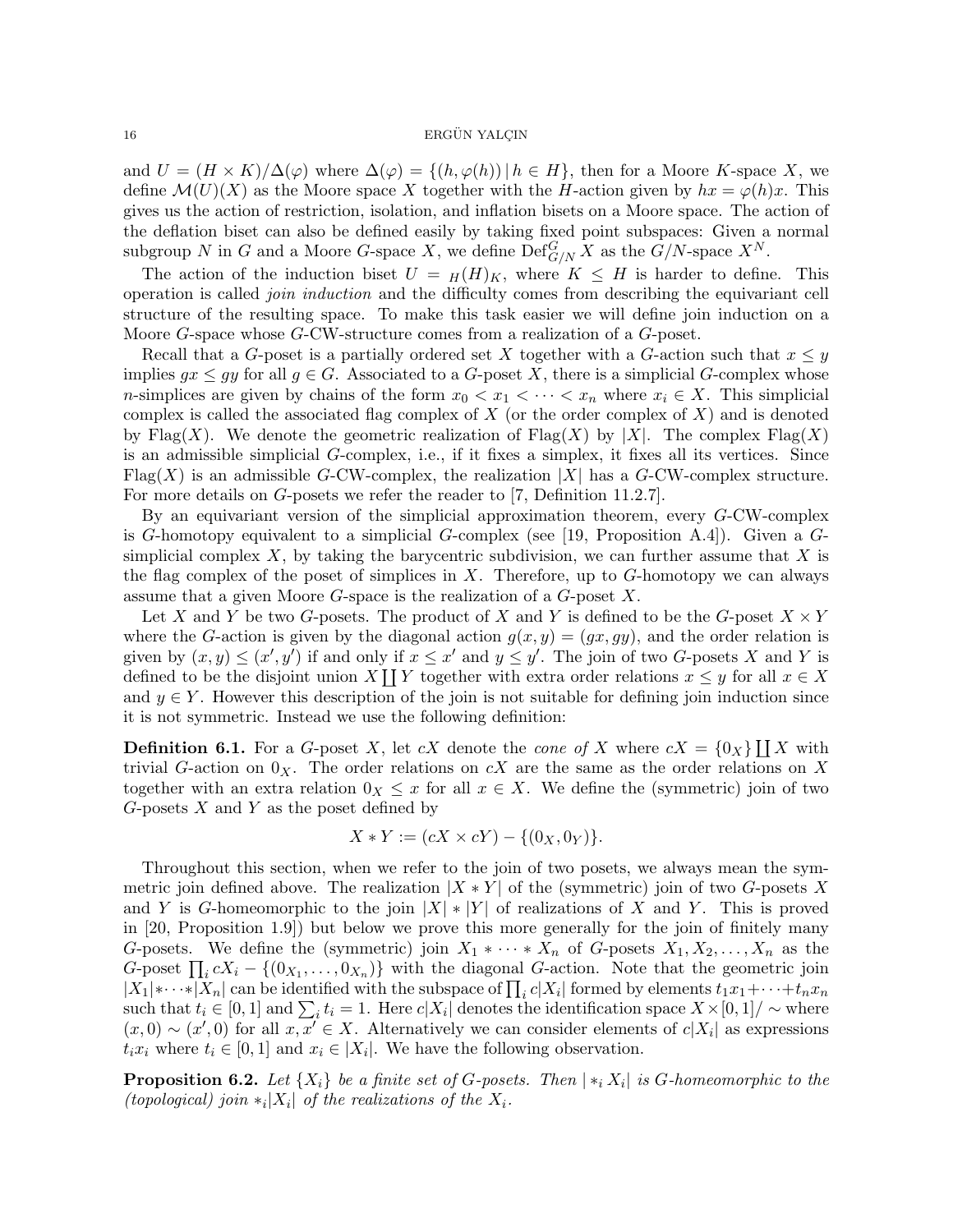*Proof.* The realization  $| * X_i | = | \prod_i c X_i - \{(0_{X_1}, \ldots, 0_{X_n})\}|$  can be identified with the union of subspaces

$$
\bigcup_i c|X_1| \times \cdots \times |X_i| \times \cdots \times c|X_n|
$$

in the product  $\prod_i c|X_i|$ . Using the radial projection from the point  $\{(0_{X_1}, \ldots, 0_{X_n})\}$  in  $\prod_i c|X_i|$ , we can write a G-homeomorhism between this subspace and the geometric join  $|X_1| * \cdots * |X_n|$ . This homeomorphism takes the point  $(t_1x_1, \ldots, t_nx_n)$  in  $\prod_ic|X_i|$  to  $(t'_1x_1, \ldots, t'_nx_n)$  where  $t'_i$  $t_i/(\sum_i t_i)$  for all i. Note that this argument only works if we take the compact open topology on the product, not the product topology (see [23, Theorem 3.1]).  $\Box$ 

Let U be a finite  $(H, K)$ -biset and X be a K-poset. Define  $t_U(X)$  as the set

$$
t_U(X):=\operatorname{Map}_K(U^{op},X)
$$

of all functions  $f: U \to X$  such that  $f(uk) = k^{-1} f(u)$ . The poset structure on  $t_U(X)$  is defined by declaring  $f_1 \leq f_2$  if and only if for every  $u \in U$ ,  $f_1(u) \leq f_2(u)$ . There is an H-action on  $t_U(X)$  given by  $(hf)(u) = f(h^{-1}u)$  for all  $h \in H$ ,  $u \in U$ . The set  $t_U(X)$  is an H-poset with respect to this action. The assignment  $X \to t_U(X)$  is called the generalized tensor induction of posets associated to  $U$  (see [7, 11.2.14]).

**Definition 6.3.** Let K and H be finite groups and U be a finite  $(H, K)$ -biset. For a K-poset X, we define the *join induction induced by U* on X as the  $H$ -poset

$$
J\text{oin}_{U} X := t_{U}(cX) - \{f_0\}
$$

where  $f_0$  is the constant function defined by  $f_0(u) = 0_X$  for all  $u \in U$ . When  $U = _H H_K$  is the induction biset, then we denote the join induction operation  $\text{Join}_{U}$  by  $\text{Join}_{K}^{H}$ , and we call it join induction from K to H.

The following result justifies this definition.

**Proposition 6.4.** Let R be a coefficient ring and let X be a K-poset such that the realization |X| is a Moore K-space over R. Then for every  $(H, K)$ -biset U, the realization of the H-poset  $\text{Join}_{U} X$  is a Moore H-space over R.

*Proof.* We need to show that for every  $L \leq H$ , the fixed point subspace  $|\text{Join}_U X|^L = |(\text{Join}_U X)^L|$ is a Moore space over R. We have

$$
(\text{Join}_{U} X)^{L} = \text{Hom}_{H}(H/L, t_{U}(cX)) - \{f_{0}\} = \text{Hom}_{K}(U^{op} \times_{H} (H/L), cX) - \{f_{0}\}.
$$

By [7, Lemma 11.2.26], we have

$$
U^{op}\times_H(H/L)\cong\coprod_{u\in L\backslash U/K}K/L^u
$$

where  $L^u$  is the subgroup of K defined by  $L^u = \{k \in K : uk = lu \text{ for some } l \in L\}$ . Using this we obtain

$$
(\text{Join}_{U} X)^{L} = \text{Hom}_{K}(\coprod_{u \in L \setminus U / K} K / L^{u}, cX) - \{f_{0}\} = (\prod_{u \in L \setminus U / K} (cX)^{L^{u}}) - \{(0_{X}, \dots, 0_{X})\}
$$

Applying Proposition 6.2, we conclude

$$
|\operatorname{Join}_{U} X|^{L} = *_{u \in L \setminus U / K} |X|^{L^{u}}.
$$
\n
$$
(2)
$$

Since the join of a collection of Moore spaces is a Moore space,  $|\text{Join}_{U} X|^L$  is a Moore space over  $R$ .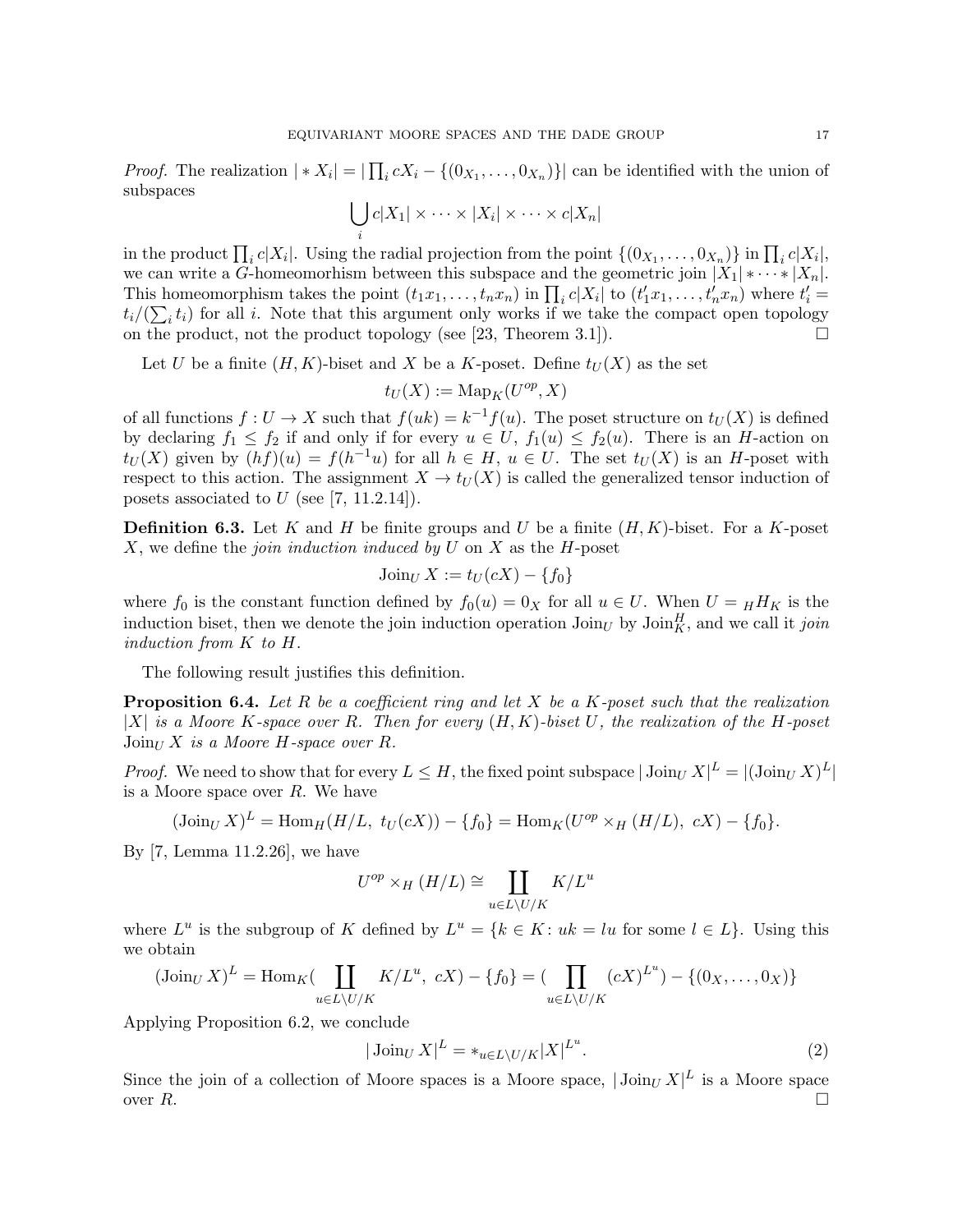Let U be an  $(H, K)$ -biset. If  $f : X \to X'$  is a K-poset map that induces a K-homotopy equivalence  $|f| : |X| \to |X'|$ , then  $|\operatorname{Join}_U f| : |\operatorname{Join}_U X| \to |\operatorname{Join}_U X'|$  is an *H*-homotopy equivalence. To see this, observe that for every  $L \leq H$  the induced map

 $|\operatorname{Join}_U f|^L: |\operatorname{Join}_U X|^L \to |\operatorname{Join}_U X'|^L$ 

is a homotopy equivalence by the fixed point formula given in Equation 2. Hence by Whitehead's theorem for G-complexes,  $|\text{Join}_U f|$  is a G-homotopy equivalence. This proves that  $\text{Join}_U X$ defines a well-defined map on the equivalence classes of Moore K-spaces.

Given two  $K$ -posets  $X$  and  $Y$ , we have

$$
J\text{oin}_{U}(X*Y) = t_{U}(c(X*Y)) - \{f_0\} = t_{U}(cX \times cY) - \{f_0\} = J\text{oin}_{U}(X) * J\text{oin}_{U}(Y).
$$

Hence we conclude that  $\text{Join}_{U}$  induces a well-defined group homomorphism

$$
\mathcal{M}(U) \colon \mathcal{M}(K) \to \mathcal{M}(H)
$$

for every  $(H, K)$ -set U. We show below that this operation satisfies all the necessary conditions for defining a biset functor.

**Proposition 6.5.** There exists a biset functor M over p-groups such that for any p-group  $G$ ,  $\mathcal{M}(G)$  is the group of finite Moore G-spaces, and for any  $(H, K)$ -biset  $U$ ,

$$
\mathcal{M}(U) : \mathcal{M}(K) \to \mathcal{M}(H)
$$

is the group homomorphism induced by the generalized join induction  $\text{Join}_U$ .

*Proof.* Let U be a  $(H, K)$ -biset and V be an  $(L, H)$ -biset. For every K-poset X,

$$
J\text{oin}_V(J\text{oin}_U X) = t_V(c(J\text{oin}_U X)) - \{f_0\} = t_V(t_U(cX)) - \{f_0\}.
$$

Since  $t_V(t_U(cX)) = t_{V \times_H U}(cX)$  (see [7, Proposition 11.2.20]), we conclude that

 $\text{Join}_V(\text{Join}_U X) = \text{Join}_{V \times_H U} X.$ 

By a similar argument, we see that if U and U' are two  $(H, K)$ -bisets, then  $\text{Join}_{U \amalg U'} X =$  $\text{Join}_{U} X * \text{Join}_{U'} X$  for every Moore K-space X. Hence  $\mathcal{M}(U) : \mathcal{M}(K) \to \mathcal{M}(H)$  defines a biset functor  $\mathcal{M}(-)$  on any collection C of p-subgroups that is closed under conjugations and taking subquotients.

Now we will show that the dimension homomorphism Dim :  $\mathcal{M}(G) \to C(G)$  is a natural transformation of biset functors. Note that the biset action on the group of super class functions is defined as the dual of the biset action on the Burnside ring. Let  $B(G)$  denote the Burnside ring of the group G and  $B^*(G) = \text{Hom}(B(G), \mathbb{Z})$ . We can identify  $C(G)$  with  $B^*(G)$  by sending f to a homomorphism that takes the transitive G-set  $G/H$  to  $f(H)$ . Under this identification we often write  $f(G/H)$  for  $f(H)$  when we want to think of f as an element of  $B^*(G)$ .

For a  $(H, K)$ -biset U, the action of U on  $B^*(G)$  is defined as the dual of the U-action on  $B(G)$ . In particular, for  $f \in B^*(K)$ , we define the generalized induction  $\text{Ind}_U f$  as the super class function that satisfies

$$
(\text{Jnd}_U f)(H/L) = f(U^{op} \times_H (H/L)) = \sum_{u \in L \setminus U/K} f(K/L^u)
$$
\n(3)

for every  $L \leq H$  (see [8, Page 7] for more details).

**Proposition 6.6.** Let U be a  $(H, K)$ -biset and let X be a Moore K-space. Then  $\text{Join}_{U} X$  is a Moore H-space with dimension function  $\text{Dim}(J\text{oin}_U X) = \text{Ind}_U(\text{Dim }X)$ . Hence the dimension homomorphism  $Dim: \mathcal{M}(-) \to C(-)$  is a natural transformation of biset functors.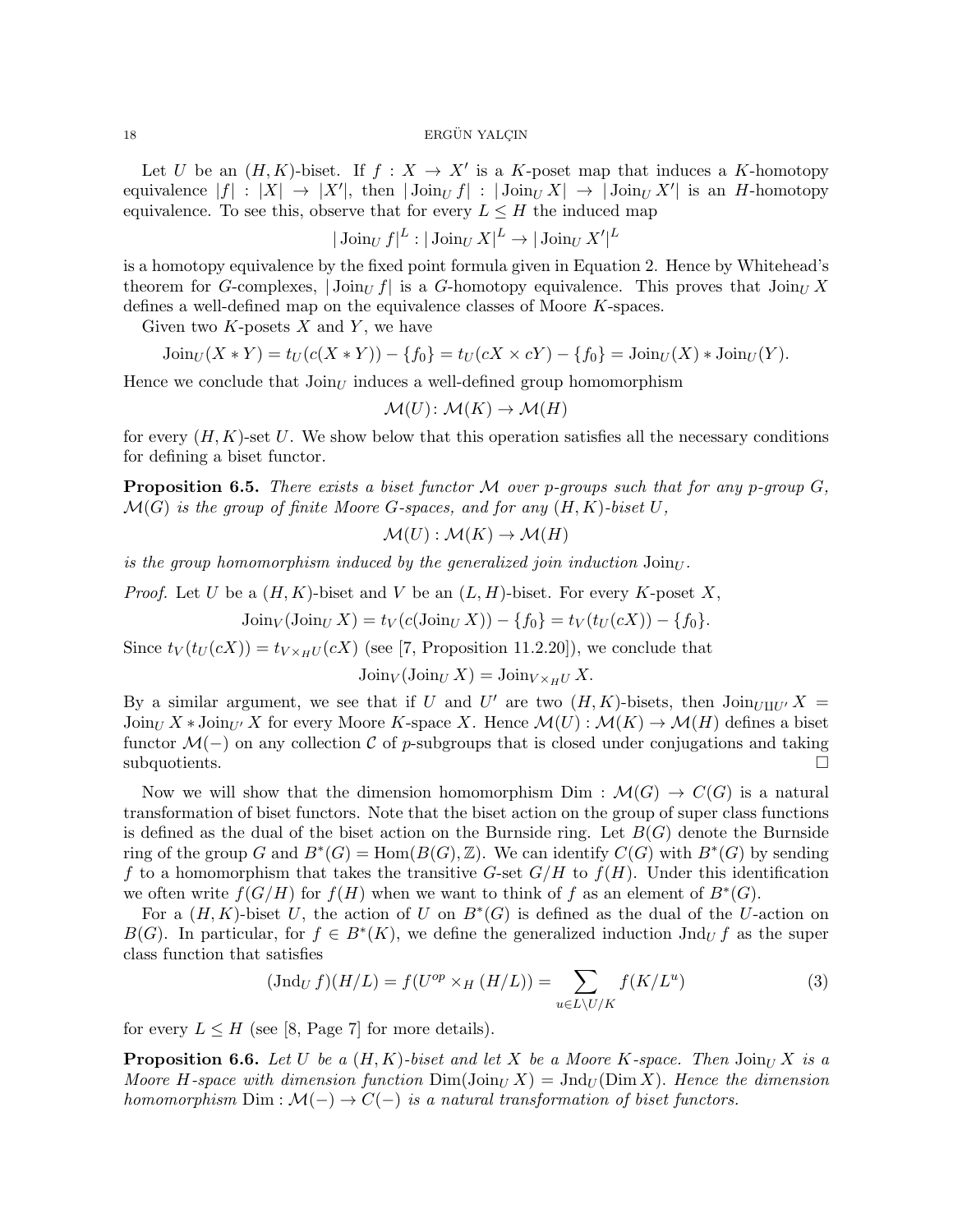*Proof.* Let  $L \leq H$ . Using the formulas in Equations 2 and 3, we obtain

$$
[\text{Dim}(\text{Join } X)](H/L) = \sum_{u \in L \setminus U/K} (\text{Dim } X)(K/L^u) = [\text{Ind}_U(\text{Dim } X)](H/L).
$$

Now we consider the homomorphism  $\mathfrak{Hom} : \mathcal{M}(G) \to D^{\Omega}(G)$ . This homomorphism also defines a natural transformation of biset functors, but for this we first need to explain the biset functor structure on  $D^{\Omega}(-)$ . Again it is relatively easy to define the action of an  $(H, K)$ -biset on an endo-permutation  $kK$ -module M when the biset U is a restriction, inflation, isogation, or deflation biset. The action of the induction biset is harder to define and it is done using tensor induction of kG-modules. To define tensor induction operation on  $D^{\Omega}(G)$  one needs to prove that tensor induction of a relative syzygy is generated by relative syzygies. To prove this, Bouc [5] proved the tensor induction formula stated below as Theorem 6.9. We will first give a topological proof for this formula.

Let K be a subgroup of H, and let  $\{h_1K, \ldots, h_sK\}$  be a set of coset representatives for cosets of K in H. For each  $h \in H$ , there is a permutation  $\pi$  of the set  $\{1, \ldots, s\}$  such that for every  $i \in \{1, \ldots, s\},\$ 

$$
hh_i = h_{\pi(i)}k_i
$$

for some  $k_i \in K$ . The tensor induction  $\text{Ten}_K^H M$  is defined as the kH-module which is equal to the tensor product  $M \otimes_k \cdots \otimes_k M$  (s times) as a k-vector space, and the H-action is defined by

 $h(m_1 \otimes \cdots \otimes m_s) = k_{\pi^{-1}(1)} m_{\pi^{-1}(1)} \otimes \cdots \otimes k_{\pi^{-1}(s)} m_{\pi^{-1}(s)}$ 

for every  $h \in H$ . The tensor induction distributes over tensor products

$$
\operatorname{Ten}^H_K(M_1 \otimes M_2) = \operatorname{Ten}^H_K M_1 \otimes \operatorname{Ten}^H_K M_2
$$

and there is a Mackey formula for tensor induction similar to the Mackey formula for additive induction (see [2, Proposition 3.15.2]).

**Proposition 6.7.** Let  $K \leq H$  be p-groups, and let X be a Moore K-space over k with nonzero reduced homology at dimension n. Then the reduced homology of  $\mathrm{Join}^H_K X$  is isomorphic to  $\text{Ten}_{K}^{H}(\widetilde{H}_{n}(X; k)).$ 

*Proof.* As before we can assume that the Moore space  $X$  is a realization of a  $G$ -poset  $X$  and that join induction is defined by  $\text{Join}_{K}^{H} X = \text{Hom}_{K}(H, cX) - \{f_0\}$ . Let  $\{h_1K, \ldots, h_sK\}$  be a set of left coset representatives of K in H. We can consider the H-poset  $\text{Hom}_K(H, cX)$  as a product of K-posets  $\prod_{i=1}^{s} cX$  with the H-action given by

$$
h(x_1,\ldots,x_s)=(k_{\pi^{-1}(1)}x_{\pi^{-1}(1)},\ldots,k_{\pi^{-1}(s)}x_{\pi^{-1}(s)})
$$

for every  $h \in H$ . The permutation  $\pi$  and the elements  $k_1, \ldots, k_s \in K$  are defined as in the definition of tensor induction. As in the proof of Proposition 6.2, we can identify the realization of this poset with the geometric join of  $s$  copies of the realization of  $X$ . This gives a simplicial complex, also denoted  $\mathrm{Join}_{K}^{H} X$ , where the simplices of  $\mathrm{Join}_{K}^{H} X$  are unions of simplices of the flag complex Flag(X). Hence a simplex of  $\mathrm{Join}_{K}^{H} X$  is of the form  $\sigma = \cup_{i=1}^{s} \sigma_i$  where  $\sigma_i$  is a simplex of Flag(X) or an empty set, for every  $i \in \{1, \ldots, s\}$ . The H-action on  $\sigma$  is given by

$$
h\sigma = \bigcup_{i=1}^{s} k_{\pi^{-1}(i)} \sigma_{\pi^{-1}(i)}
$$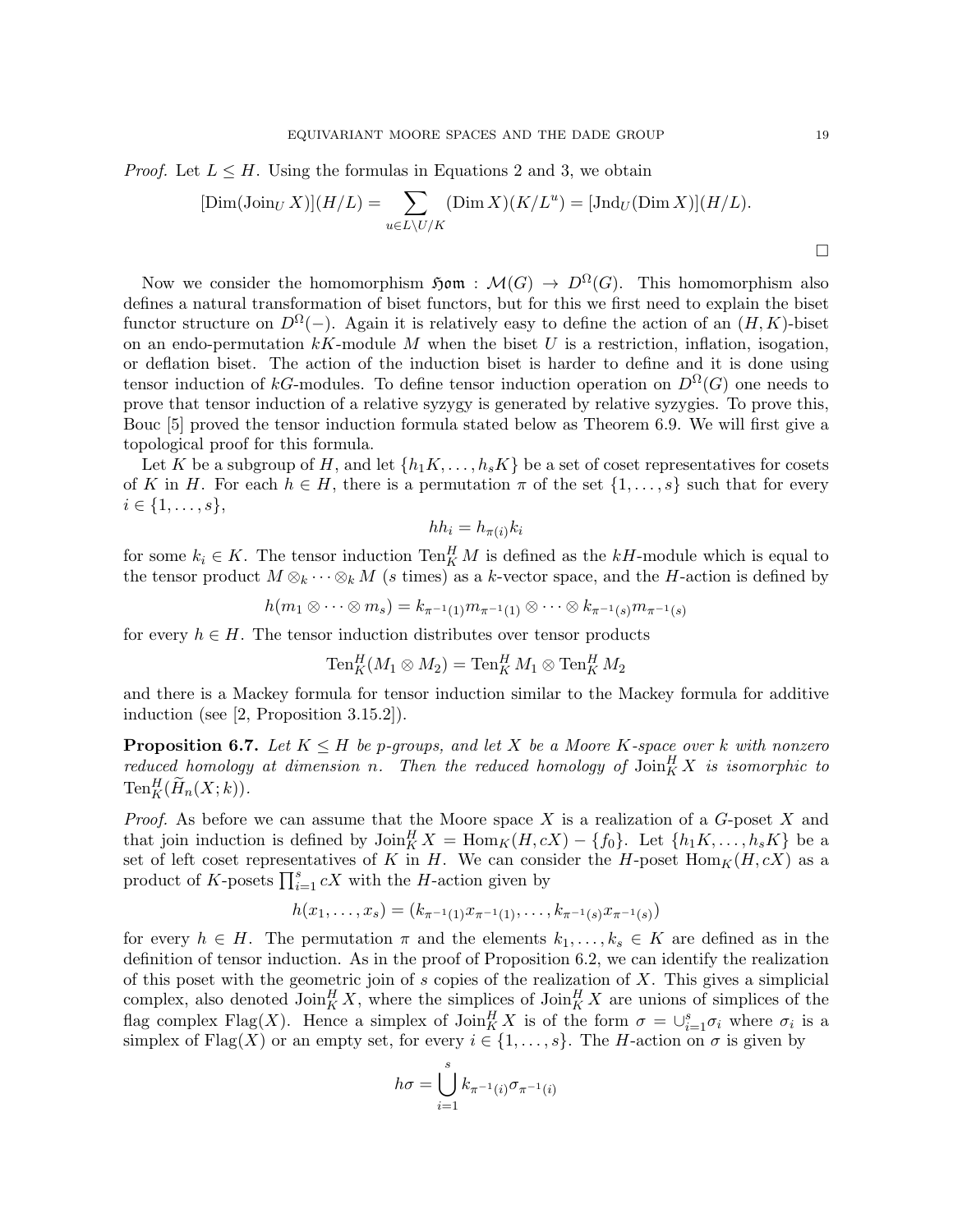for every  $h \in H$ . Note that the H-action on  $\text{Join}_{K}^{H} X$  is not admissible, i.e., an element  $h \in H$ can take a simplex to itself without fixing it pointwise. We can take the barycentric subdivision of  $\mathrm{Join}_{K}^{H} X$  to obtain an admissible complex. Since an admissible H-complex has a natural H-CW-complex structure, this will give an  $H$ -CW-complex structure on  $\text{Join}_{K}^{H} X$ .

We can calculate the homology of  $\mathrm{Join}_{K}^{H} X$  using the cellular homology and the H-CWcomplex structure that we just described. But it is not easy to find an H-basis for the cellular chain complex of this H-CW-complex. Instead we will use the chain complex of the simplicial complex  $\mathrm{Join}_{K}^{H} X$  before taking the barycentric subdivision. This gives us a signed permutation complex instead of a permutation complex, but it is easier to give a basis for H-orbits of cells. Note that if  $C(X; k)$  denotes the reduced (simplicial) chain complex of the flag complex  $Flag(X)$ , then the chain complex for  $\text{Join}_{K}^{H} X$  will be the complex  $\text{Ten}_{K}^{H} \widetilde{C}_{*}(X; k)$ . The tensor induction of chain complexes is defined in a similar way to the tensor induction of modules, except that there is a twisting coming from the sign convention for chain complexes. The action of  $h \in H$ on  $\operatorname{Ten}^H_K \widetilde{C}(X;k)$  is defined by

$$
h(\sigma_1 \otimes \cdots \otimes \sigma_s) = (-1)^{\nu} k_{\pi^{-1}(1)} \sigma_{\pi^{-1}(1)} \otimes \cdots \otimes k_{\pi^{-1}(s)} \sigma_{\pi^{-1}(s)}
$$

where

$$
\nu = \sum_{\substack{i < j \\ \pi(i) > \pi(j)}} \deg(\sigma_i) \deg(\sigma_j).
$$

More details about this formula can be found in [3, Sect. 4.1]. In the chain complex  $C_*(X; k)$ the degree of a simplex  $\sigma: x_0 < \cdots < x_n$  is n, but in the above formula we take the reduced complex  $C(X; k)$  as a chain complex starting from degree zero, i.e., as a complex shifted by one degree. In other words in the above formula, the degree of  $\sigma$  is taken as  $n+1$ , i.e., as the number of vertices in  $\sigma$ . This is consistent with the definition of the orientation of the simplex  $\sigma = \cup_i \sigma_i$ .

To complete the proof note that we can assume that the complex  $C_* = C_*(X; k)$  is a tight complex. If not, we can replace it with a tight complex up to chain homotopy. Note that tensor induction of chain homotopic complexes are chain homotopic (see [3, Lemma 4.1.1]). Therefore we can assume  $C_i = 0$  for  $i > n$ , hence there is  $K$ -map  $H_n(X; k) \to C_n(X; k)$ . We can consider this map as a chain map  $H_n(X; k) \to C_*$  from a chain complex concentrated at degree  $n + 1$ . This gives an H-map

$$
\operatorname{Ten}^H_K H_n(X;k) \otimes_k k^{(n+1)} \to \operatorname{Ten}^H_K C_*
$$

that induces an isomorphism on homology by the Künneth theorem. The module  $k^{(n+1)}$  is a one dimensional module which is trivial if  $n+1$  is even, and it is the sign representation if  $n+1$ is odd. Since either the characteristic of k is even or H is a p-group for an odd prime p, in our case the module  $k^{(n+1)}$  is isomorphic to k. So, we obtain the desired isomorphism.

**Example 6.8.** Over a ring R the conclusion of Proposition 6.7 is only true up to a twist coming from sign representation. To see this consider the following situation. Let  $H = C_2$ ,  $K = 1$ , and  $X = S^0$  be the zero dimensional sphere. The realization of the poset  $\text{Hom}_K(H, cX) - \{f_0\}$  can be pictured as the barycentric subdivision of a square, with corners  $(\pm 1, \pm 1)$  in  $\mathbb{R}^2$ . The H-action is defined by reflection  $(x, y) \rightarrow (y, x)$ . As a simplicial complex, this complex has 8 vertices and 8 edges. As we did in the proof of Proposition 6.7, we can consider the geometric join, which will be the square inside the original square with corners given by  $(\pm 1, 0)$  and  $(0, \pm 1)$ . Now as a simplicial complex this complex has 4 vertices and 4 edges and some of the edges are taken to themselves with reverse orientation by the  $H$ -action. For example the edge between  $(0, 1)$  and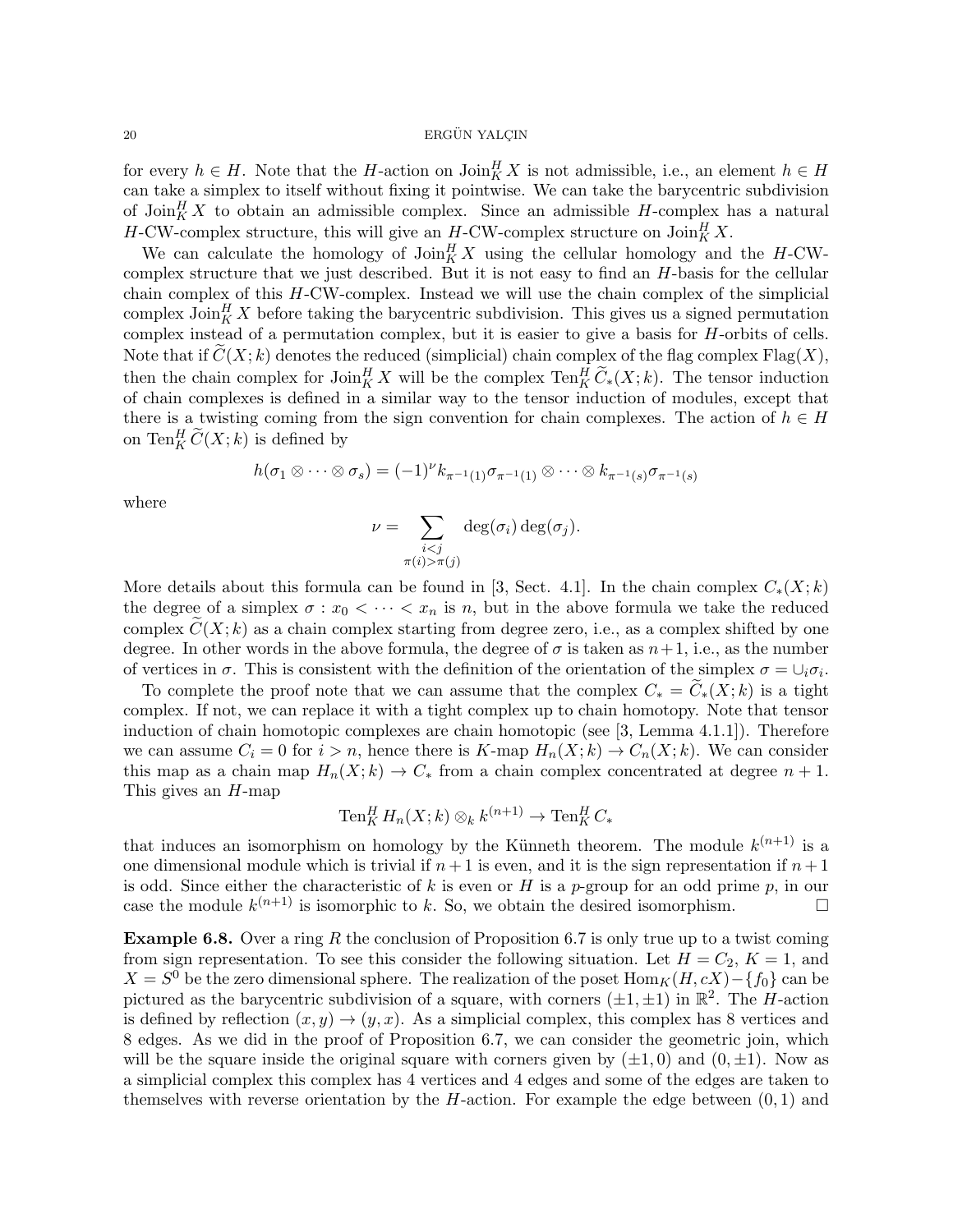$(1, 0)$  is taken to itself. So the *H*-action is not admissable. The reduced chain complex for this simplicial complex is of the form

$$
0 \to \mathbb{Z}[H/1] \otimes (\oplus_2 \widetilde{\mathbb{Z}}) \to \oplus_2 \mathbb{Z}[H/1] \to \mathbb{Z} \to 0
$$

where  $\widetilde{\mathbb{Z}}$  denotes the integers with −1 action of  $C_2$ . Note that this complex is the tensor induction of the chain complex  $\widetilde{C}_*(S^0)$  which is a chain complex of the form

$$
0 \to \bigoplus_2 \mathbb{Z} \to \mathbb{Z} \to 0.
$$

Here we consider the generators of the module  $\bigoplus_{2} \mathbb{Z}$  as degree one chains. Note that the reduced homology of the complex  $S^0$  is the trivial module  $\mathbb{Z}$ , but the reduced homology of the  $\mathrm{Join}_{1}^H S^0 \cong$  $S^1$  is  $\widetilde{\mathbb{Z}}$  since the  $H = C_2$  action on the circle is given by reflection with respect to a line, not the antipodal action.

Using Proposition 6.7, we can give a topological proof for Bouc's tensor induction formula.

**Theorem 6.9** (Theorem 12.6.6 in [7]). Let H be a p-group and K be a subgroup of H, and let X be a K-set. Then in  $D(G)$ ,

$$
\operatorname{Ten}_{K}^{H} \Omega_{X} = \sum_{S,T \leq_{H} H, \ S \leq_{H} T} \mu_{H}(S,T) \left| \{ h \in T \backslash H / K \colon X^{T^{h} \cap K} \neq \emptyset \} \right| \Omega_{H/S}
$$

where the  $S \leq_H T$  means  $S, T$  are taken from the poset of conjugacy classes of subgroups of H and  $\mu$ <sub>H</sub> denotes the Möbius function for this poset.

*Proof.* Let X be a K-set. Considering X as a finite Moore K-space, we have  $\mathfrak{Hom}([X]) = \Omega_X$ . By Proposition 6.7,  $\text{Ten}_{K}^{H} \Omega_{X}$  is equal to the equivalence class of the reduced homology module of  $\mathrm{Join}_{K}^{H} X$ . By Proposition 6.4 and Theorem 1.2, this class is generated by relative syzygies so it belongs to  $D^{\Omega}(H)$ . This proves that tensor induction Ten<sup>H</sup><sub>K</sub> defines an operation  $D^{\Omega}(K) \to$  $D^{\Omega}(H).$ 

To verify the explicit formula given in the theorem, let us define

$$
F(X,T) := |\{ h \in T \backslash H / K \colon X^{T^h \cap K} \neq \emptyset \}|.
$$

Since

$$
\operatorname{Ten}_{K}^{H}\Omega_{X} = \mathfrak{Hom}(\operatorname{Join}_{K}^{H}X) = \Psi(\operatorname{Dim}(\operatorname{Join}_{K}^{H}X)) = \Psi(\operatorname{Ind}_{K}^{H}\omega_{X}),
$$

we need to show that

$$
\operatorname{Jnd}_{K}^{H} \omega_{X} = \sum_{S,T \leq H, S \leq H} \mu_{H}(S,T) F(X,T) \omega_{H/S}.
$$

For every  $T \leq H$ , we have

$$
(\text{Jnd}_{K}^{H}\omega_{X})(H/T) = \omega_{X}(\text{Res}_{K}^{H}(H/T)) = \omega_{X}\left(\sum_{h\in K\backslash H/T} K/(K\cap {}^{h}T)\right) = F(X,T). \tag{4}
$$

Hence,

$$
\operatorname{Jnd}_{K}^{H} \omega_{X} = \sum_{T \leq_{H} H} (\operatorname{Jnd}_{K}^{H} \omega_{X})(H/T) e_{T} = \sum_{T \leq_{H} H} F(X, T) \sum_{S \leq_{H} T} \mu_{H}(S, T) \omega_{H/S}.
$$
 (5)

gives the desired equality.  $\Box$ 

We conclude the paper with the following result.

**Proposition 6.10.** The commuting diagram in Theorem 1.4 is a diagram of biset functors.